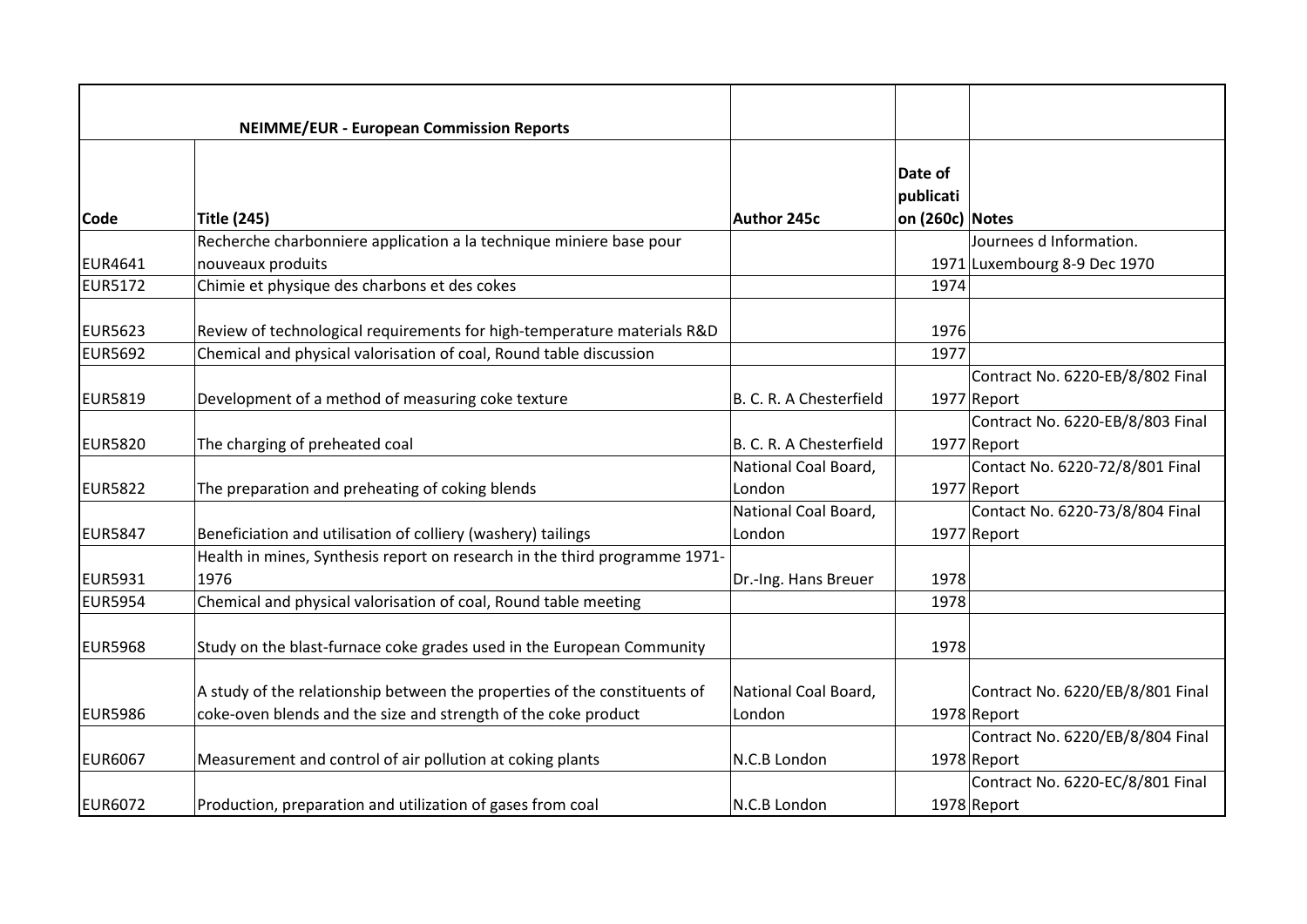|                   |                                                                                            |                            |            | Contract No. 6220-EC/8/802 Final |
|-------------------|--------------------------------------------------------------------------------------------|----------------------------|------------|----------------------------------|
| <b>EUR6073</b>    | Benificiation of coal by conversion to hydrocarbons                                        | N.C.B London               |            | 1978 Report                      |
|                   |                                                                                            |                            |            | Contract No. 6220-EC/8/803 Final |
| <b>EUR6074</b>    | Improved industrial appliances for coal                                                    | N.C.B London               |            | 1978 Report                      |
| <b>EUR6075</b>    | Chemical and physical valorization of coal, Round table meeting                            |                            | 1978       |                                  |
|                   | Seminar on hydrogen as an energy vector: its production, use and                           |                            |            |                                  |
| <b>EUR6085</b>    | transportation                                                                             |                            | 1978       |                                  |
|                   |                                                                                            |                            |            |                                  |
|                   | Conversion of coal into raw materials for the chemical industry by the study Coal Research |                            |            | Contract No. 6220-EN/8/804 Final |
| <b>EUR6252</b>    | of high intensity chemical reactions                                                       | <b>Establishment - NCB</b> |            | 1979 Report                      |
|                   |                                                                                            | Mining research and        |            |                                  |
|                   |                                                                                            | Development                |            | Contract No. 6220-EA/8/802 Final |
| <b>EUR6254</b>    | Automation and computer control of coal prepartion plants                                  | <b>Establishment -NCB</b>  |            | 1979 Report                      |
| <b>EUR6306</b>    | Coke oven techniques, Round table meeting                                                  |                            | 1979       |                                  |
|                   |                                                                                            |                            |            | Contract No. 6220-EB/806 Rapport |
| <b>EUR6446</b>    | Further developments in measuring coke texture                                             | <b>BCRA Chesterfield</b>   | 1979 Final |                                  |
|                   |                                                                                            |                            |            |                                  |
|                   | Utilisation des charbons actifs pour l'epuration d'effluents gazeux                        |                            |            | Contract No. 6220-EC/3/302 Final |
| <b>EUR6450 FR</b> | industriels (Using activated carbons to purify industrial waste gases)                     | Cerchar, Paris             |            | 1979 Report                      |
|                   |                                                                                            |                            |            | Contract No. 7220-EB/809 Final   |
| <b>EUR6543</b>    | Aromatization of coal-derived raw materials                                                | CRE, Stoke orchard         |            | 1979 Report                      |
|                   |                                                                                            |                            |            | Contract No. 7220-EC/811 Final   |
| <b>EUR6455</b>    | Utilization of colliery (washery) tailings                                                 | CRE, Stoke orchard         |            | 1978 Report                      |
|                   |                                                                                            |                            |            | Contract No. 6220-EC/8/805 Final |
| <b>EUR6456</b>    | Conversion of coal to liquid products using supercritical extraction                       | CRE, Stoke orchard         |            | 1979 Report                      |
| <b>EUR6466</b>    | New coal upgrading processes Volume 1                                                      |                            | 1979       |                                  |
| <b>EUR6466</b>    | New coal upgrading processes Volume 2                                                      |                            | 1979       |                                  |
| <b>EUR6576</b>    | Chemical and physical valorization of coal, Round table meeting                            |                            | 1979       |                                  |
|                   | Crucial choices for the energy transition, An initial evaluation of some                   |                            |            |                                  |
| <b>EUR6610</b>    | energy R & D strategies for the European Communities                                       |                            | 1980       |                                  |
|                   |                                                                                            |                            |            | Contract No. 6220-EB/805 Final   |
| <b>EUR6688</b>    | Carbonization of blends in tall ovens                                                      | <b>BCRA Chesterfield</b>   |            | 1980 Report                      |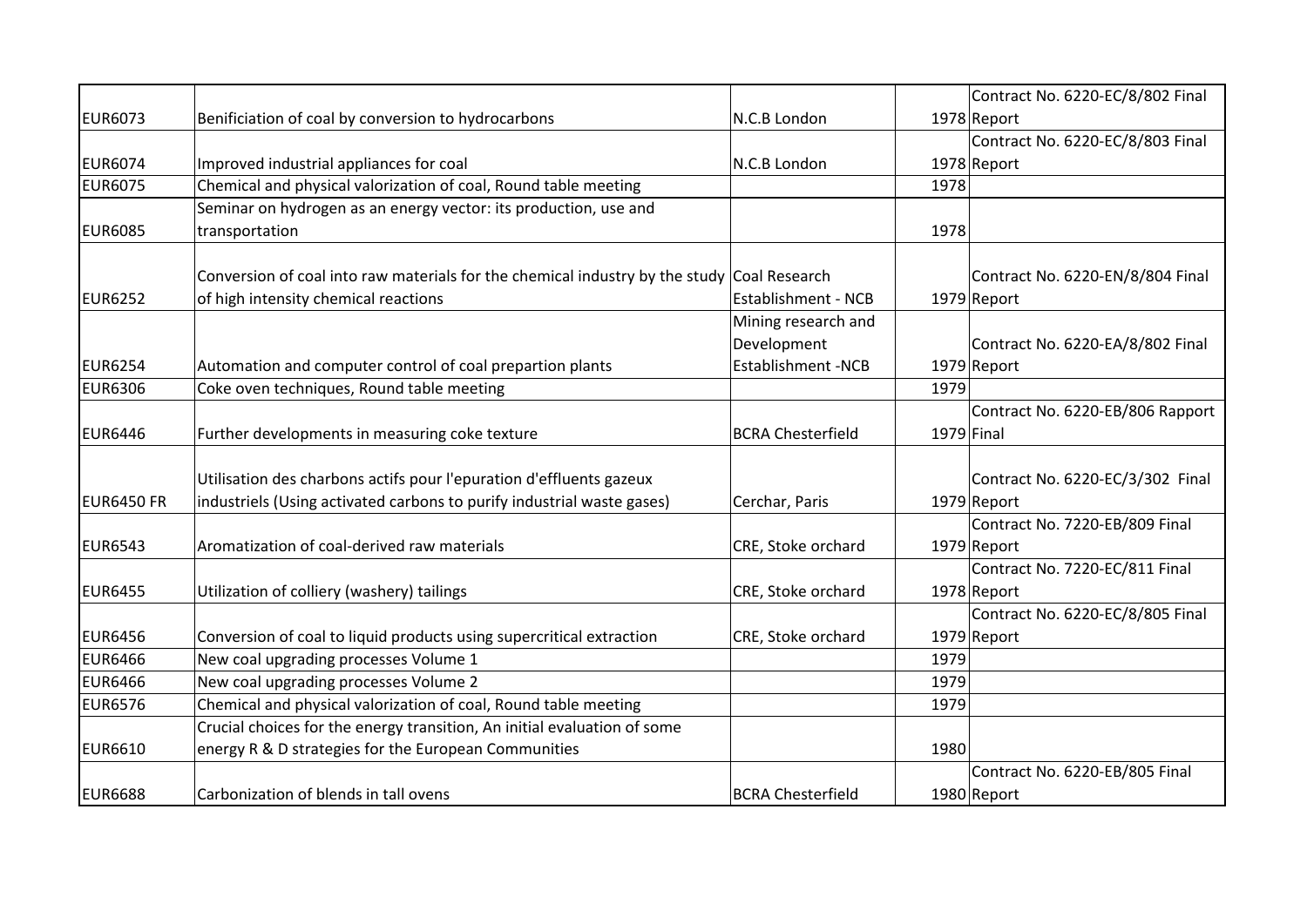|                   |                                                                           |                        |              | Contract No. 6220-EA/8/801 Final |
|-------------------|---------------------------------------------------------------------------|------------------------|--------------|----------------------------------|
| <b>EUR6682</b>    | Extraction of fine particles from raw coal                                | <b>NCB London</b>      |              | 1980 Report                      |
|                   | Inventory of on-going high temperature materials research activities in   |                        |              |                                  |
| <b>EUR6919</b>    | Europe, section 1: corrosion                                              | B. Bathe               | 1981         |                                  |
| <b>EUR6919</b>    | High temperature corrosion research in Europe an interim survey           | R. Krefeld             | 1980         |                                  |
|                   | Mobilization of heavy metals from fossil-fuelled power plants, potential  | E. Sabbioni and L.     |              |                                  |
| <b>EUR6998</b>    | ecological and biochemical implications                                   | Gotez                  | 1983         |                                  |
|                   |                                                                           |                        |              | Contract No. 7220-EB/810 Final   |
| <b>EUR7179</b>    | Relationship between properties of coke oven blends and coke product      | <b>NCB London</b>      |              | 1981 Report                      |
|                   | Preheating oven charges to extend the range of coals carbonised and to    |                        |              | Contract No. 7220-EB/808 Final   |
| <b>EUR7180</b>    | improve coke quality                                                      | <b>NCB London</b>      |              | 1981 Report                      |
|                   |                                                                           |                        |              |                                  |
|                   | Formation des oxydes d'azote dans les flammes de charbon pulverise        |                        |              |                                  |
|                   | Denitration des fumees de combustion (Formation of nitrogen oxide in the  |                        |              | Contract No. 6220-EC/3/304       |
| <b>EUR7186 FR</b> | flames of pulverised fuel, Denitrification of combustion fumes)           | Cerchar, Paris         |              | 1981 Rapport Final               |
|                   | Hydrogen production, energy storage and transport. 1980 annual status     |                        |              |                                  |
| <b>EUR7254</b>    | report                                                                    |                        | 1980         |                                  |
|                   |                                                                           |                        |              | Contract No. 7220-EC/815 Final   |
| <b>EUR7411</b>    | Improved industrial appliances for coal                                   | <b>NCB London</b>      |              | 1981 Report                      |
| <b>EUR7633</b>    | Chemical and physical valorisation of coal, Round table meeting           |                        | 1982         |                                  |
| <b>EUR7633</b>    | Chemical and physical valorization of coal, Round table meeting           |                        | 1980         |                                  |
|                   |                                                                           |                        |              | Contract No. 7220-EB/812 Final   |
| <b>EUR7866</b>    | Analysis of polcyclic aromatic hydrocarbons                               | J. W. Betts            |              | 1982 Report                      |
|                   |                                                                           | D. Merrick, M.Smith    |              | Contract No. 705-79/EHUK Final   |
| <b>EUR7661</b>    | Non-fossil derived hydrogen in coal conversion processes: a further study | and G. Rasmussen       |              | 1982 Report                      |
|                   | Procedes nouveaux d'obtention de composes chimiques industriels a partir  |                        |              |                                  |
|                   | de sous-produits formes dans les procedes de gazeification et de          |                        |              |                                  |
|                   | cokefaction des carbons (New methods for obtaining industrial chemical    |                        |              |                                  |
|                   | compounds from the by-products of coal gasification and carbonization     |                        |              | Contract No. 7220-EC/201 Rapport |
| EUR7867 FR        | processes)                                                                | R. Cypres              | $1982$ Final |                                  |
|                   |                                                                           |                        |              |                                  |
|                   |                                                                           | A. C. C. Tseung, H. C. |              |                                  |
| <b>EUR7938</b>    | A technico-economic analysis of large scale uses of oxygen                | Chan and D.B. Hibbert  |              | 1982 Contract No. 506-78/EHUK    |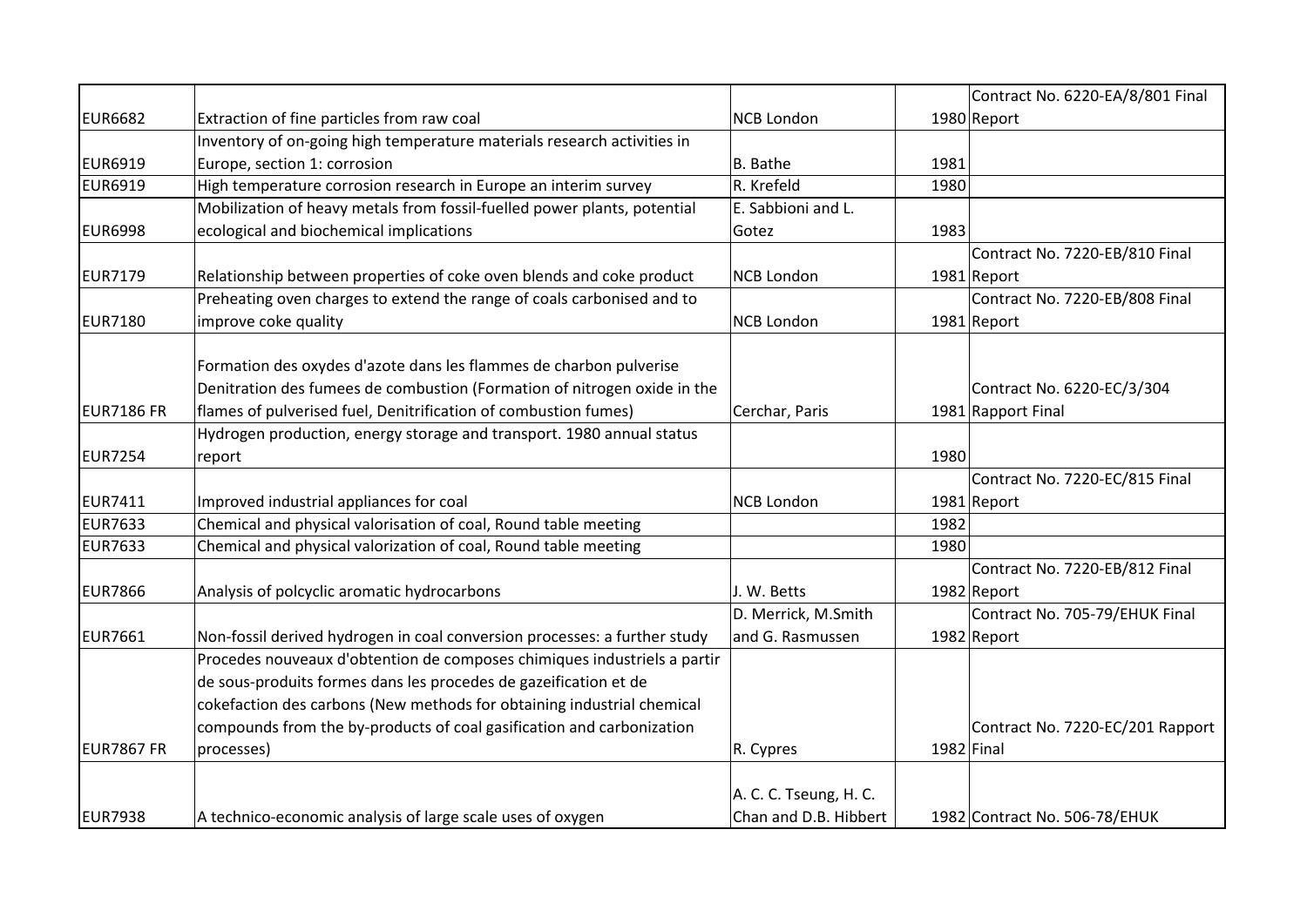|                   | Synopsis of results of the first programme on the production and utilization $ G$ . Imarisio and J. C. |                       |              |                                  |
|-------------------|--------------------------------------------------------------------------------------------------------|-----------------------|--------------|----------------------------------|
| <b>EUR8054</b>    | of hydrogen within the Commission of the European Communities                                          | Toussaint             | 1982         |                                  |
|                   | Verkokung thermisch vorbehandelter Kohle mit Pechzusatz (Carbonisation                                 |                       |              |                                  |
| <b>EUR8065 DE</b> | of the thermal pretreated coal with addition of tar)                                                   | D. Habermehl          |              | 1982 Contract No. 7220-EB/110    |
|                   | Retrait lateral de la charge et poussee sur les piedroits des fours a coke                             |                       |              |                                  |
|                   | (Lateral shrinkage of the charge and effects of expansion on coke oven                                 |                       |              | Contract No. 7220-EB/311 Rapport |
| <b>EUR8125 FR</b> | walls)                                                                                                 | Cherchar, Paris       | $1982$ Final |                                  |
|                   |                                                                                                        | F. Orywal, G. Pollert |              |                                  |
| <b>EUR8381 DE</b> | Bestimmung der koksfestigkeit nach reaktion mit CO2                                                    | and P. Arendt         |              | 1983 Contract No. 7220-EB/113    |
|                   |                                                                                                        |                       |              | Contract No. 7220-EC/816 Final   |
| <b>EUR8382</b>    | Chemical refining of coal                                                                              | <b>NCB London</b>     |              | 1983 Report                      |
| <b>EUR8508</b>    | Chemical and physical valorisation of coal, Round table meeting                                        |                       | 1983         |                                  |
| <b>EUR8508</b>    | Chemical and physical valorization of coal, Round table meeting                                        |                       | 1983         |                                  |
|                   | Hydrogen production, energy storage and transport. 1982 annual status                                  |                       |              |                                  |
| <b>EUR8524</b>    | report                                                                                                 |                       | 1982         |                                  |
|                   | Energy conservation, The community's second energy R&D Programme                                       | P. Zegers and P. A.   |              |                                  |
| <b>EUR8661</b>    | $(1979 - 1983)$                                                                                        | Pilavachi             | 1983         |                                  |
|                   |                                                                                                        | Environmental         |              |                                  |
| <b>EUR8684</b>    | Acid rain, A review of the phenomenon in the EEC and Europe                                            | resources limited     | 1983         |                                  |
|                   |                                                                                                        | R. R. Willmers, J. R. |              |                                  |
|                   |                                                                                                        | Monson and H. C.      |              | Contract No. 7210-AA/801/802     |
| <b>EUR8703</b>    | The degradation of coke in the blast furnace Part 1                                                    | Wilkinson             |              | 1984 Final Report                |
| <b>EUR8851</b>    | Long term European investment in energy R&D                                                            | E. Hopfinger          |              | 1983 Contract No. EM2-041-1D(B)  |
|                   |                                                                                                        | NCB, Coal Research    |              |                                  |
|                   | Recovery of energy by fludised combustion of waste material arising from                               | Establishment,        |              | Contract No. 7220-EC/819 Final   |
| <b>EUR8880</b>    | coal mining and coal processing                                                                        | Gloucestershire       |              | 1984 Report                      |
|                   |                                                                                                        | Centre d'Etudes et    |              |                                  |
|                   |                                                                                                        | Recherches des        |              |                                  |
|                   | Caracterisation des cokes de hauts forneaux (Analysis of blast furnace                                 | Charbonnages de       |              | Contract No. 7220-EB/314 Rapport |
| <b>EUR9012 FR</b> | cokes)                                                                                                 | France                | $1984$ Final |                                  |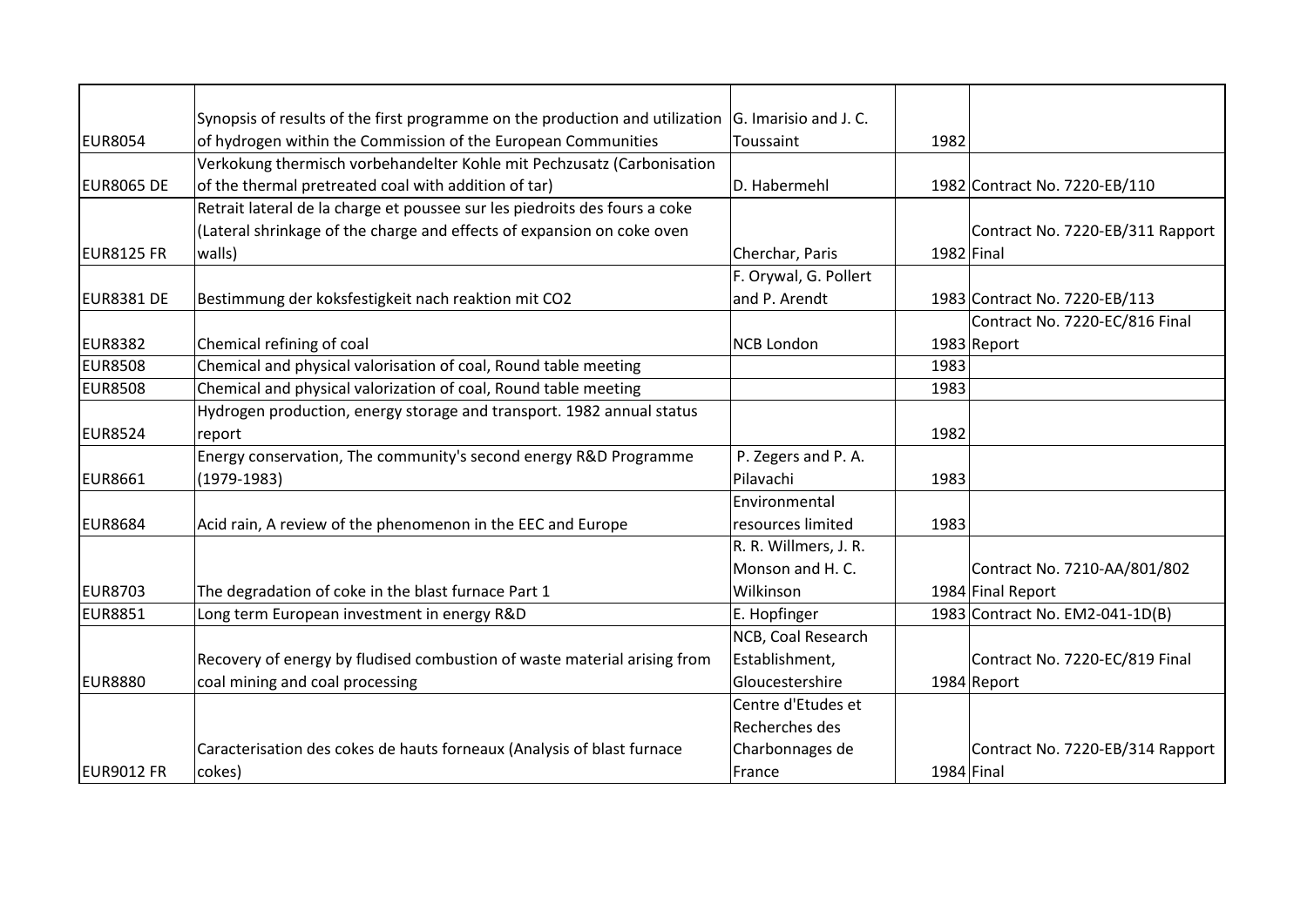|                   |                                                                              | NCB, Coal Research           |              |                                  |
|-------------------|------------------------------------------------------------------------------|------------------------------|--------------|----------------------------------|
|                   |                                                                              | Establishment,               |              | Contract No. 7220-EB/816 Final   |
| EUR9013           | Bulk reactivity of coke                                                      | Gloucestershire              |              | 1984 Report                      |
| <b>EUR9027</b>    | Hydrogen production, energy storage and transport                            |                              | 1983         |                                  |
|                   |                                                                              |                              |              |                                  |
|                   | Studies of the mechanical and chemical properties of coke at high            | <b>British Carbonization</b> |              | Contract No. 7220-EB/818 Final   |
| <b>EUR9045</b>    | temperature                                                                  | <b>Research Association</b>  |              | 1984 Report                      |
|                   | Studies of the constitution and quality of coal tar binder pitch and refined |                              |              | Contract No. 7220-EB/819 Final   |
| <b>EUR9055</b>    | tar in relation to commercial isage                                          | <b>NCB</b>                   |              | 1983 Report                      |
|                   | Production d'hydrocarbures par pyrolyse des charbons sous pression et en     |                              |              |                                  |
|                   | presence de gaz reactifs, au cours de leur devolatisation primaire.          |                              |              | Contract No. 7220-EC/202 Rapport |
| <b>EUR9056 FR</b> | Valorisation de ces hydrocarbures et des cokes residuels                     | R. Cypres                    | $1984$ Final |                                  |
|                   | Production of steam for electricity generation of other purposes using       |                              |              |                                  |
|                   | fluidised bed combustion techniques when applied to a high sulphur           | M. J. Pomery and P.          |              | Contract No. 7220-EC/882 Final   |
| <b>EUR9057</b>    | anthracite                                                                   | O'Brien                      |              | 1984 Report                      |
|                   |                                                                              | NCB, Coal Research           |              |                                  |
|                   |                                                                              | Establishment,               |              | Contract No. 7220-EC/818 Final   |
| <b>EUR9058</b>    | The preparation of slag from shale                                           | Gloucestershire              |              | 1984 Report                      |
| EUR9118           | Chemical and physical valorization of coal, Round table meeting              |                              | 1984         |                                  |
|                   |                                                                              | J. B. Marriott, M. van       |              |                                  |
|                   | Coal conversion processes and their materials requirements, A review of      | de Voorde and W.             |              |                                  |
| <b>EUR9182</b>    | developments and future directions                                           | Betteridge                   | 1984         |                                  |
|                   |                                                                              | The British                  |              |                                  |
|                   | To investigate methods of recovery, treatment and utilization of solids-     | Carbonization                |              | Contract No. EEB/4/181/81 Final  |
| <b>EUR9280</b>    | bearing effluents emanating from coke ovens                                  | <b>Research Association</b>  |              | 1984 Report                      |
|                   |                                                                              | NCB, Coal Research           |              |                                  |
|                   |                                                                              | Establishment,               |              | Contract No. 7220-EC/821 Final   |
| <b>EUR9396</b>    | Development of automatic equipment for coal-fired boilers                    | Gloucestershire              |              | 1984 Report                      |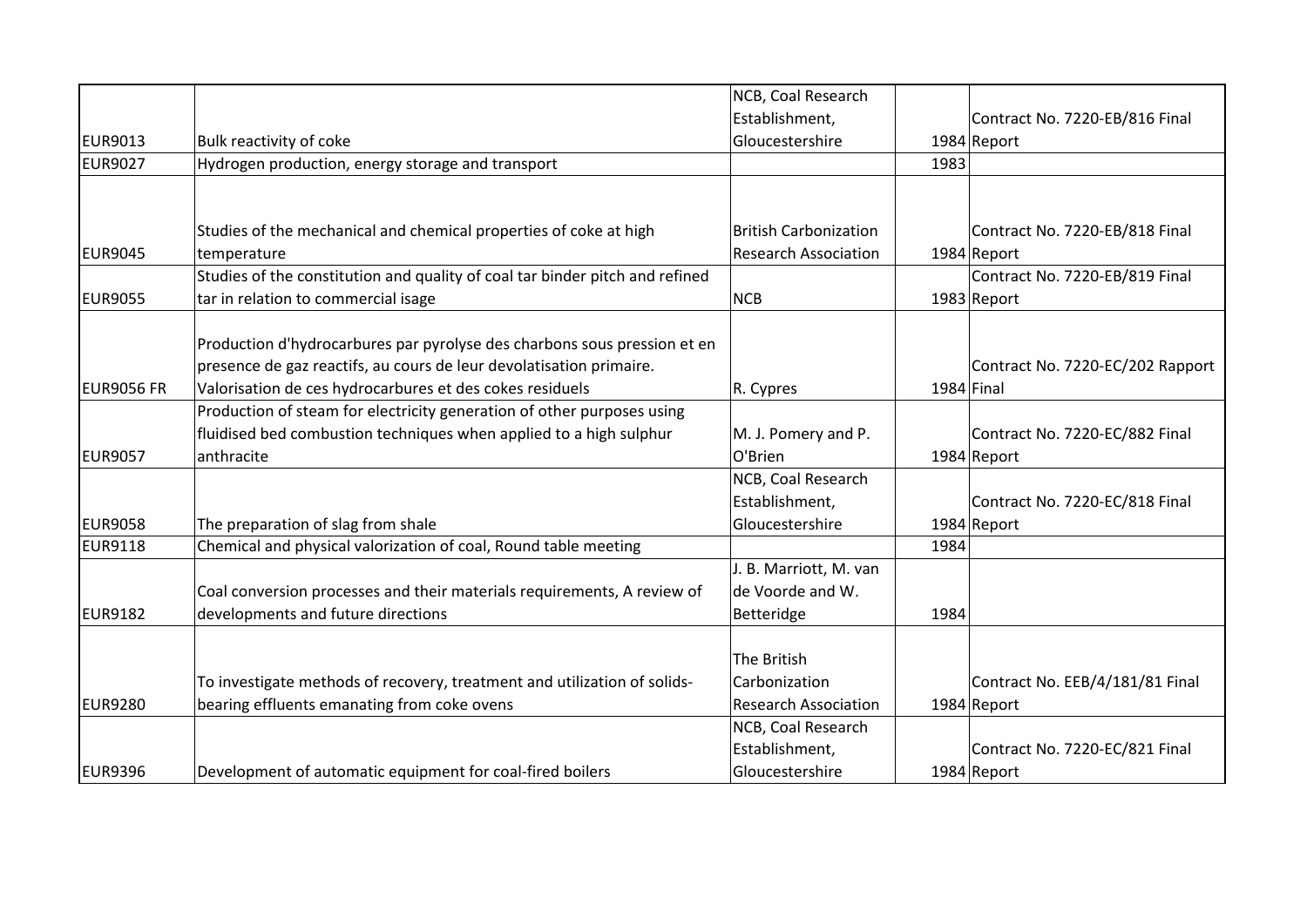|                 |                                                                               | NCB, Coal Research         |      |                                   |
|-----------------|-------------------------------------------------------------------------------|----------------------------|------|-----------------------------------|
|                 |                                                                               | Establishment, Stoke       |      | Contract No. 7220-EC/820 Final    |
| <b>EUR9416</b>  | To extend the application of fluidised bed gasification of coal               | Orchard (UK)               |      | 1984 Report                       |
|                 | Development of a computer model for the selection of boiler plants from       |                            |      | Contract No. EEA/1/001/N Final    |
| <b>EUR9917</b>  | the viewpoint of a low energy consuption                                      | A. J Meijnen               |      | 1985 Report                       |
|                 | The design & development of a small-scale fluidised bed boiler with           |                            |      | Contract No. EED/1/302/IRL Final  |
| EUR10017        | automatic control                                                             | J. E. Bannard              |      | 1985 Report                       |
|                 |                                                                               |                            |      |                                   |
|                 |                                                                               | J. P. R. Vissers, E. M.    |      |                                   |
|                 |                                                                               | Van Oers, V. H. J. De      |      | Contract No. EH/C/50/017/NL Final |
| EUR10034        | New sulfide catalysts for the hydrliquefaction of coal                        | Beer and R. Prins          |      | 1985 Report                       |
|                 |                                                                               |                            |      |                                   |
|                 | Mathematical model for the determination of thermal spalling in refractory    |                            |      |                                   |
|                 | material on the basis of the practical relationship of the appearance of      |                            |      | Contract No. 7220-EB/603 Final    |
| <b>EUR10068</b> | rupturre, physical properties and physical conditions                         | Hoogovvens Groep BV        |      | 1985 Report                       |
|                 | Techniques de creusement dans les charbonnages de la Communaute               |                            |      |                                   |
| <b>EUR9126</b>  | Europeenne                                                                    |                            | 1984 |                                   |
| EUR10070        | Chemical and physical valorization of coal, Round table meeting               |                            | 1985 |                                   |
|                 |                                                                               |                            |      |                                   |
|                 |                                                                               | Coal Research              |      | Contract No. 7220-EC/825 Final    |
| EUR10091        | Refining of coal oils to produce transport fuels and feedstocks               | <b>Establishment - NCB</b> |      | 1984 Report                       |
|                 |                                                                               | R. C. Payne, A. R.         |      |                                   |
|                 |                                                                               | Windybank, A. R. Butt,     |      |                                   |
|                 | Production of hot gas for drying processes using fluidised bed combustion     | T.N. Smith and P. J.       |      | Contract No. EED/2/322/UK Final   |
| EUR10144        | of coal                                                                       | Margrett                   |      | 1985 Report                       |
|                 | First annual report from the commission to the council on the                 |                            |      |                                   |
|                 | implementation of the council directive on air quality limit values and guide |                            |      |                                   |
| EUR10393        | values for sulphur dioxide and suspended particulates                         | K. -H. Zierock             | 1986 |                                   |
| <b>EUR10588</b> | Chemical and physical valorization of coal, Round table meeting               |                            | 1986 |                                   |
|                 | Trials on large burners firing coal water mixture fuels and burners firing    |                            |      | Contract No. 7220-ED/801 Final    |
| EUR10798        | dense phase air conveyed pulverised coal                                      | J. W. Allen                |      | 1987 Report                       |
|                 |                                                                               |                            |      | Contract No. 7220-EA/809 Final    |
| EUR10903        | Investigation to improve the handlability of wet fine coal                    |                            |      | 1985 Report                       |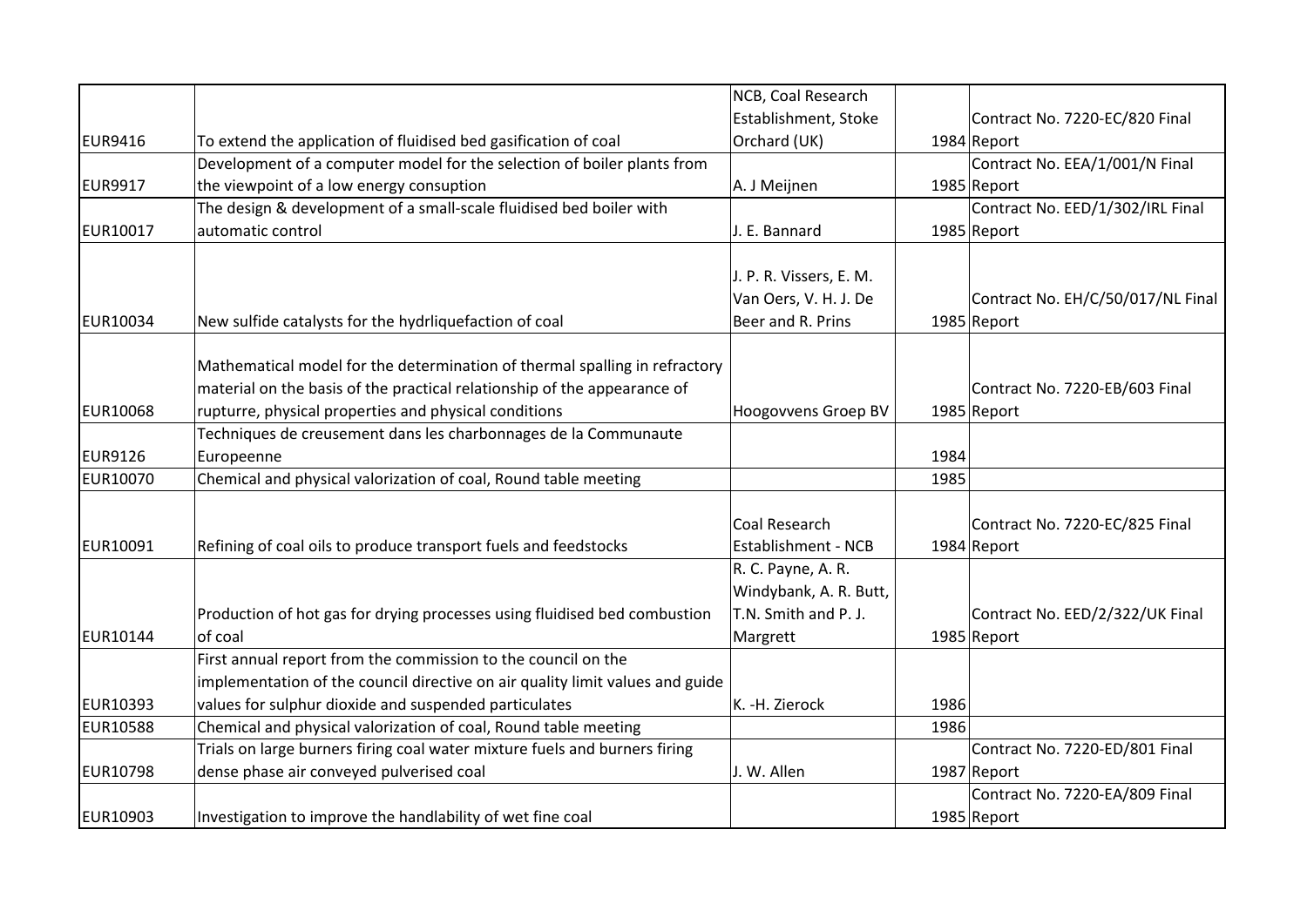|                    |                                                                            | R. B. Smith and M. J.  |            |                                  |
|--------------------|----------------------------------------------------------------------------|------------------------|------------|----------------------------------|
| <b>EUR10992</b>    | Coal based ironmaking - A study                                            | Corbett                | 1985       |                                  |
|                    |                                                                            | F. W. Kindermann, J.   |            |                                  |
|                    | Technical research, development and demonstration in the solid fuels       | K. Wilkinson and S.    |            |                                  |
| EUR11016           | sector                                                                     | Furfari                | 1987       |                                  |
|                    | Identification and quantification of atmospheric emission sources of heavy | Christopher F. P.      |            | Contract No. 85-B6600-11-049-11- |
| EUR11086           | metals and dust from metallurical processes and waste incineration         | Bevington              |            | 1987 N Final Report              |
|                    |                                                                            |                        |            |                                  |
|                    |                                                                            | J. S. Wykes, M. J.     |            |                                  |
| EUR11109           | Nucleonic methods for the measurement of coal and ash                      | Gibson, I. Adsley, G.  |            | Contract No. 7220-EA/810 Final   |
| <b>EUR11150</b>    |                                                                            | M. Croke, J. D. Hoddy  | 1987       | 1987 Report                      |
|                    | Chemical and physical valorization of coal, Round table meeting            | Centre d'Etudes et     |            |                                  |
|                    |                                                                            |                        |            |                                  |
|                    |                                                                            | Recherches des         |            |                                  |
|                    | Etude de la pollution produite par les chaudieres a lit fluidise (Study of | Charbonnages de        |            | Contract No. 7220-ED/302 Rapport |
| <b>EUR11158 FR</b> | pollution from fluised bed combustion)                                     | France                 |            | 1987 Final                       |
|                    |                                                                            | Coal Research          |            |                                  |
|                    |                                                                            | Establishment, British |            | Contract No. 7220-ED/805 Final   |
| EUR11160           | Trace elements emissions from fluidised bed combustion units               | Coal                   |            | 1987 Report                      |
|                    | Safety and health in mining and quarrying industries, Proceedings of a     | Commision of Europen   |            |                                  |
| EUR11319           | symposium help in Luxembourg 10 to 12 September 1986                       | Communities            | 1988       |                                  |
|                    |                                                                            | G. Imarisio and J. M.  |            |                                  |
| EUR11601           | Synthetic Fuels, contractors catalogue                                     | Bemtgen                | 1988       |                                  |
|                    |                                                                            |                        |            | Contract No. 7220-EB/325 Rapport |
| <b>EUR11735 FR</b> | Caracterisation des cokes par microscopie electronique en transmission     | <b>CPM</b>             | 1988 Final |                                  |
|                    |                                                                            | <b>British Coal</b>    |            |                                  |
|                    |                                                                            | Corporation, Coal      |            |                                  |
|                    |                                                                            | Research               |            | Contract No. 7220-ED/807 Final   |
| EUR11748           | Microfine coal combustion                                                  | Establishment          |            | 1989 Report                      |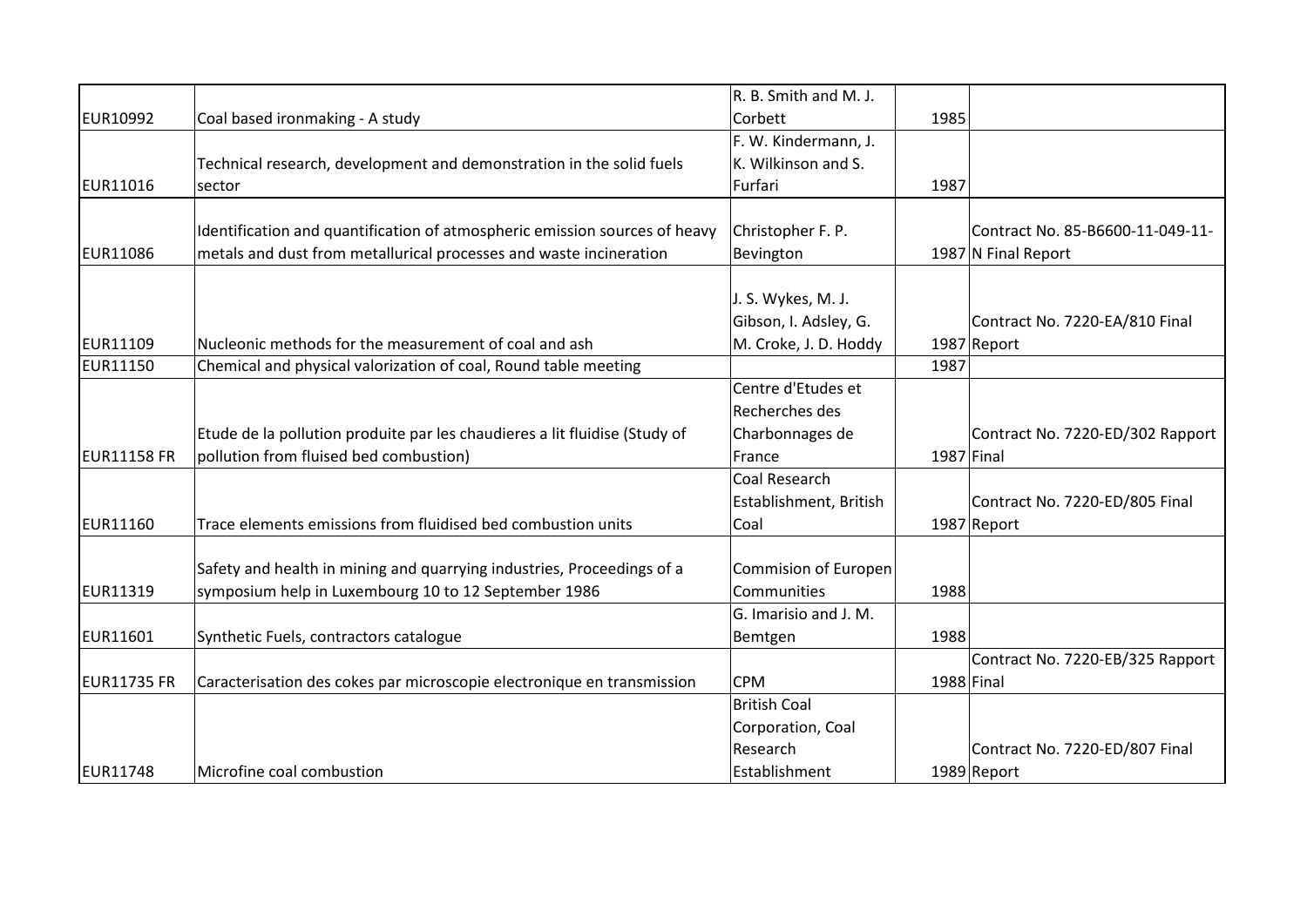|                    |                                                                               | <b>British Coal</b>            |              |                                  |
|--------------------|-------------------------------------------------------------------------------|--------------------------------|--------------|----------------------------------|
|                    |                                                                               | Corporation, Coal              |              |                                  |
|                    |                                                                               | Research                       |              |                                  |
| EUR11796           | Chemical characterisation of coal and coal products                           | Establishment                  |              | 1988 Contract No. 7220-EC/828    |
|                    | Evaluaton of the R&D programme in the field of Non-Nuclear energy (1985       |                                |              |                                  |
| EUR11834/2         | 1988), vol 2                                                                  |                                | 1988         |                                  |
| <b>EUR11847</b>    | The utilization of solid fuels. Catalogue of R&D contracts 1988               | P. F. Sens                     | 1988         |                                  |
|                    | The development and implementation of a system to adjust automatically,       |                                |              | Contract No. 7220-EB/605 Final   |
| <b>EUR12078</b>    | by computer, the heat-input to a coke oven battery                            | Hoogovvens Groep BV            |              | 1989 Report                      |
|                    |                                                                               |                                |              | Contract No. 7220-EC/830 Final   |
| <b>EUR12079</b>    | Pitch insolubles - their nature, properties and substitution                  | <b>Tar Industries Services</b> |              | 1989 Report                      |
|                    | Investigations of unleaded fuels for Otto-engines with different octane       |                                |              |                                  |
|                    | number improving components with respect to knocking, fuel consuption         | H. May, U. Hattingen           |              | Contract No. EN 3C-0044-D Final  |
| <b>EUR12306</b>    | and exhaust emissions                                                         | and D. Wiedenhoft              |              | 1989 Report                      |
|                    |                                                                               |                                |              |                                  |
|                    | Proprieta carburante intrinseca del coke per fonderia: studio su una          |                                |              |                                  |
|                    | metodologia di valutazione e sulle possibilita in fase di produzione coke     |                                |              |                                  |
|                    | (Carburizing properties of metallurgical coke: Study of ways of evaluating it |                                |              | Contract No. 7220-EB/411 Final   |
| <b>EUR12347 IT</b> | and how to introduce such properties during coke production)                  | Italiana coke S.p.A.           |              | 1989 Report                      |
|                    | Etude des regimes transitoires en cokefaction (Study of transient states in   |                                |              | Contract No. 7220-EB/201 Final   |
| <b>EUR12349 FR</b> | coking)                                                                       | R. Vidal                       |              | 1990 Report                      |
|                    | Influenza della densita di carica sul processo di cokefazione in forni a      |                                |              |                                  |
|                    | camera larga (Influence of the charge density on the coking process in wide   |                                |              | Contract No. 7220-EB/412         |
| <b>EUR12350 IT</b> | lovens)                                                                       | A. Coletta                     |              | 1990 Rapporto finale             |
|                    | Condizioni operative delle batterie qualita del coke e prestazioni dell'      |                                |              |                                  |
|                    | altoforno (Operating parametors of batteries and their effect on coke         | A. Colletta, J. Gelli, R.      |              | Contract No. 7220-EB/410         |
| <b>EUR12351 IT</b> | quality and blast furnace performance)                                        | Palomba and P. Zanchi          |              | 1990 Rapporto finale             |
|                    | Post-traitement thermique du gaz brut (Post cracking of volatile matter       |                                |              | Contract No. 7220-EB/327 Rapport |
| <b>EUR12352 FR</b> | from coal carbonization)                                                      | Cerchar                        | $1990$ final |                                  |
|                    |                                                                               | <b>British Coal</b>            |              |                                  |
|                    |                                                                               | Corporation, Coal              |              |                                  |
|                    |                                                                               | Research                       |              | Contract No. 7220-ED/808 Final   |
| <b>EUR12360</b>    | Minimising erosion in coal-fired boilers                                      | Establishment                  |              | 1989 Report                      |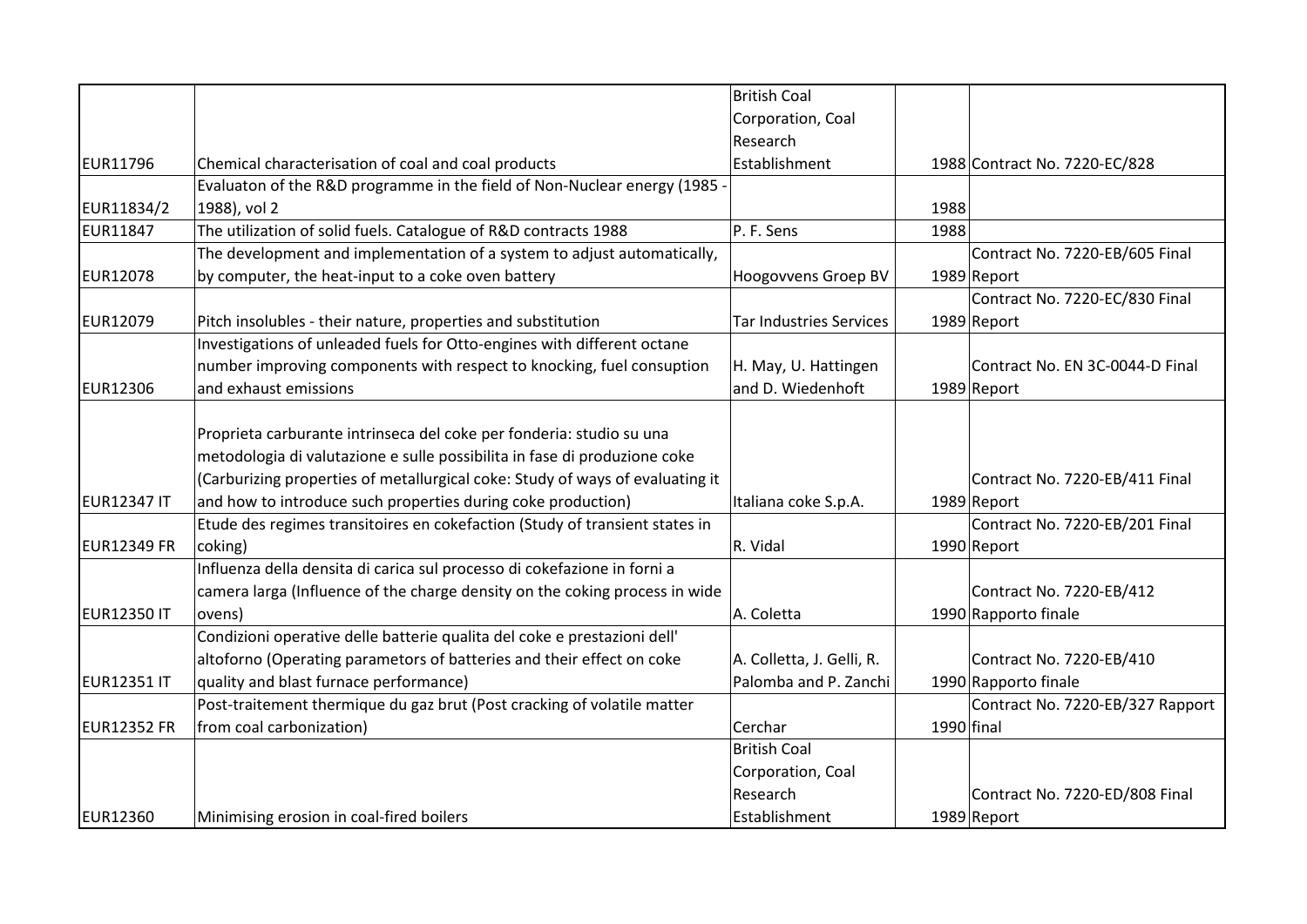|                    | Production of hydrogen for the hydrogenation of heavy oil and coal.        |                     | Contract No. LG 01/10/80 Technical |
|--------------------|----------------------------------------------------------------------------|---------------------|------------------------------------|
| EUR12412           | Demonstration project                                                      | Veba OL AG          | 1989 Report                        |
|                    | Production of industrial fuel gas for appications requiring high flame     | Coal Research       | Contract No. 7220-EC/832 Final     |
| <b>EUR12498</b>    | temperature and high emissivity                                            | Establishment       | 1988 Report                        |
|                    |                                                                            | <b>British Coal</b> |                                    |
|                    |                                                                            | Corporation, Coal   |                                    |
|                    |                                                                            | Research            | Contract No. 7220-EB/828 Final     |
| <b>EUR12652</b>    | Development of an alkali-resistant coke                                    | Establishment       | 1990 Report                        |
|                    | Optimierung des koksofenausdruckvorganges zur vermeidung von               |                     |                                    |
|                    | wandschaden teil 1 (Optimising coke oven pushing forces to avoid damage    | Bergbau-Forschung   |                                    |
| <b>EUR12966 DE</b> | to walls)                                                                  | GmbH                | 1990 Contract No. 7220-EB/130      |
|                    |                                                                            | <b>British Coal</b> |                                    |
|                    | Improving the economics of coal in the industrial boiler house: An         | Corporation Coal,   |                                    |
|                    | investigation of the use of closely sized small coal to produce a low cost | research            | Contract No. 7220-EA/821 Final     |
| EUR13047           | fully automatic site installation and delivery system                      | establishment       | 1990 Report                        |
|                    |                                                                            | <b>British Coal</b> |                                    |
|                    |                                                                            | Corporation Coal,   |                                    |
|                    | A study on ceramic welding in relation to coke over chamber repair with an | research            | Contract No. 7220-EB/829 Final     |
| <b>EUR13048</b>    | evaluation of its use in practice                                          | establishment       | 1990 Report                        |
|                    |                                                                            | <b>British Coal</b> |                                    |
|                    |                                                                            | Corporation Coal,   |                                    |
|                    | Disposal and utilisation of ash residues from pressurised fluidised bed    | research            | Contract No. 7220-EA/817 Final     |
| EUR13050           | combustion                                                                 | establishment       | 1991 Report                        |
|                    |                                                                            |                     |                                    |
|                    | Pollution at coke works, Joint report on invertigations into measurements  |                     |                                    |
|                    | of polycyclic aromatic hydrocarbons (Project 7257-13) and benzene,         |                     | Contracts Nos. 7257-13/342/08 and  |
| <b>EUR13196</b>    | toluene aand xylene (Project 7257-14) in and around coke works             | <b>B.</b> Thomas    | 1991 7257-14/340/08 Report         |
|                    |                                                                            |                     | Contract No. 7220-EA/812 Final     |
| <b>EUR13351</b>    | Coal quality monitoring                                                    | <b>British Coal</b> | 1991 Report                        |
|                    | Verwertung von aufbereitungs-abgangen im hoch- und tiefbau (Use of         |                     | Contract No. 7220-EA/112 Final     |
| <b>EUR13352 DE</b> | separation tailings in superstructures and deepwakings)                    | J. Leonhard         | 1991 Report                        |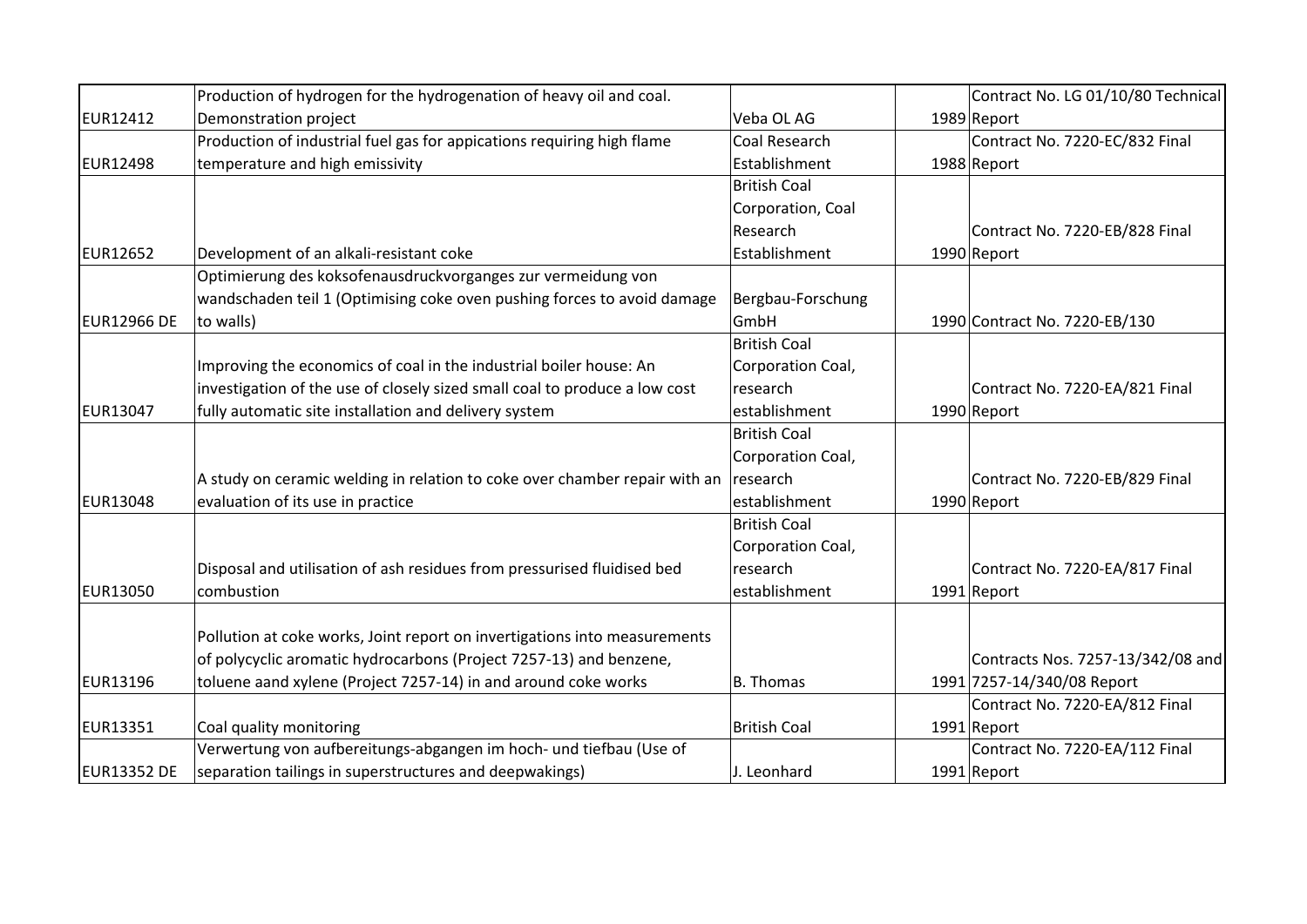|                 |                                                                              | Headquarters                 |            |                                         |
|-----------------|------------------------------------------------------------------------------|------------------------------|------------|-----------------------------------------|
|                 |                                                                              | <b>Technical Department,</b> |            |                                         |
|                 |                                                                              | <b>British Coal</b>          |            | Contract No. 7220-AF/813 Final          |
| <b>EUR13357</b> | Management information system                                                | Corporation                  |            | 1991 Report                             |
|                 |                                                                              | <b>British Coal</b>          |            |                                         |
|                 |                                                                              | Corporation, Coal            |            |                                         |
|                 | Studies on the production of nitrogen oxides and ash deposition from         | Research                     |            | Contract No. 7220-EC/845 Final          |
| EUR13443        | pulverised coal, in relation to utilisation in low Nox burners               | Establishment                |            | 1991 Report                             |
|                 | Nitrous oxide emissions: modification as a consequence of current trends in  | G. de Soete and B.           |            |                                         |
| <b>EUR13473</b> | industrial fossil fuel combustion and in land use                            | Sharp                        |            | 1991 Contract No. 3728-89-06-ED ISP     |
|                 |                                                                              | <b>British Coal</b>          |            | Contract No. 7220-EA/814 Final          |
| <b>EUR13549</b> | Improving the dewatering of clean coal flotation concentrates                | Corporation                  |            | 1991 Report                             |
|                 | Development of a workshop facility for the quality inspection of gearboxes   | British Coal                 |            | Contract No. 7220-AE/817 Final          |
| EUR13552/1      | Volume 1                                                                     | Corporation                  |            | $1991$ Report                           |
|                 | Development of a workshop facility for the quality inspection of gearboxes   | <b>British Coal</b>          |            | Contract No. 7220-AE/817 Final          |
| EUR13552/2      | <b>Appendices Volume 2</b>                                                   | Corporation                  |            | 1991 Report                             |
|                 |                                                                              | <b>British Coal</b>          |            | Contract No. 7220-AF/818 Final          |
| <b>EUR13553</b> | Underground equipment monitoring                                             | Corporation                  |            | 1995 Report                             |
|                 | Investigation of the effect of blast furnace raceway temperatures on coke    | R. R. Willmers and J. C.     |            | Contract No. 7220-EB/827 Final          |
| <b>EUR13563</b> | properties                                                                   | Atkinson                     |            | 1991 Report                             |
|                 | A guide to the requirements of the IT standards Decision and the revised     |                              |            |                                         |
| <b>EUR13678</b> | supplies Directive second edition                                            | R. M. O'Connor               |            | 1991 Contract No. 89/C/253 Final Report |
|                 |                                                                              |                              |            | First Ed. In first EUR box with         |
|                 | Joule programme 1989-1992. Catalogue of contracts of the Joint               |                              |            | EUR4641. Inc Joule III programme        |
| <b>EUR13685</b> | Opportunities for Unconventional or Longer-term Energies                     | E. Van der Voort             | $1991$ CD. |                                         |
|                 |                                                                              |                              |            | Contract No. EN3V-0049-GR Final         |
| <b>EUR13843</b> | Development of improved hydrogenation catalysts for coal-derived liquids     | Xenophon E. Verykios         |            | 1992 Report                             |
|                 |                                                                              |                              |            |                                         |
| <b>EUR13928</b> | Coal-fired magnetohydrodynamic (MHD) electric power generation               | P. F. Sens                   | 1992       |                                         |
|                 | A review of indoor air quality and its impact on the health and wellbeing of | Dr P. Leinster and E.        |            |                                         |
| <b>EUR14029</b> | office workers                                                               | Mitchell                     | 1992       |                                         |
|                 | Removal of ash from industrial boiler plant using water or mechanical        | <b>British Coal</b>          |            | Contract No. 7220-EC/847 Final          |
| <b>EUR14066</b> | equipment submerged in water                                                 | Corporation                  |            | 1992 Report                             |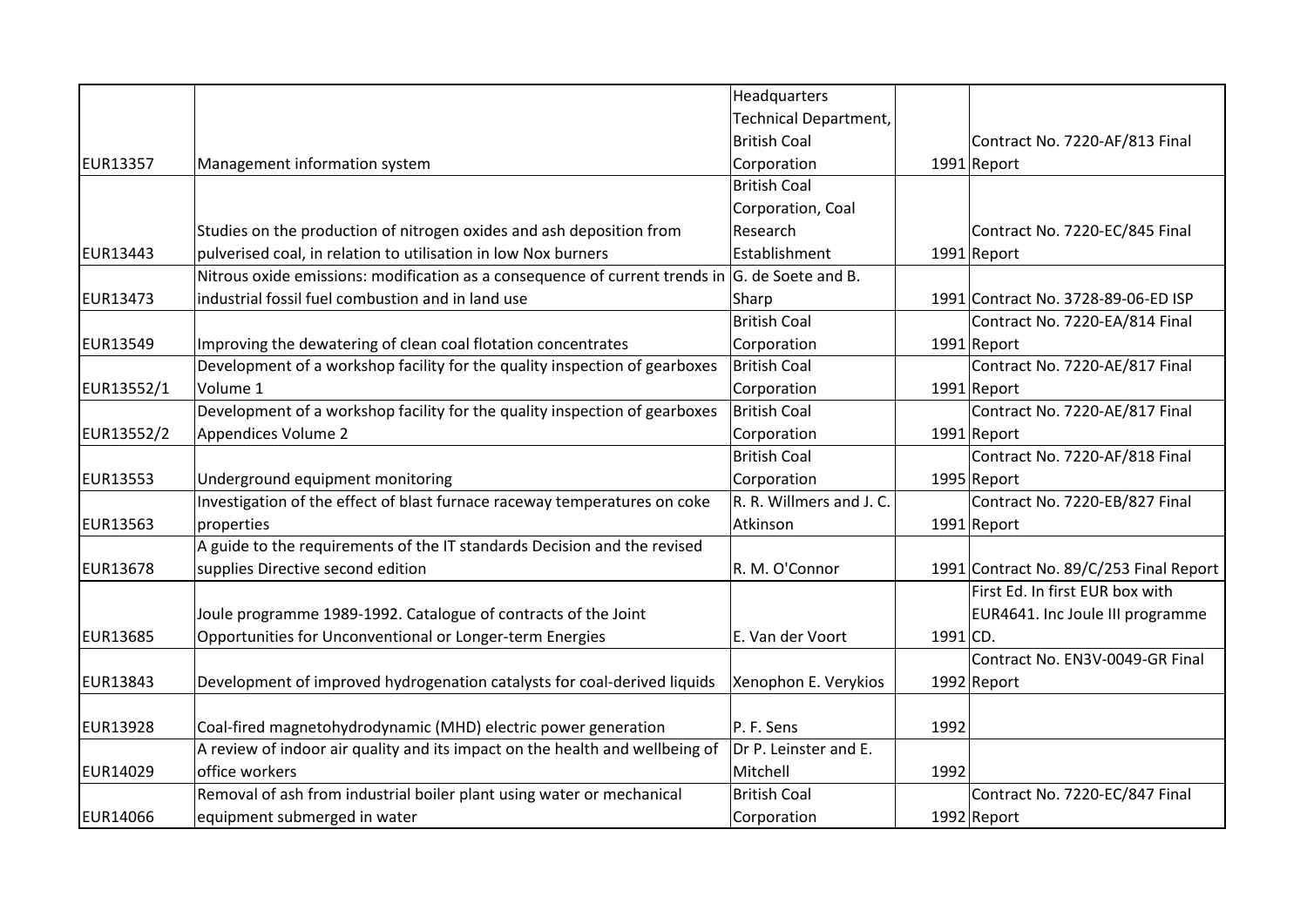|                 | Development of gas cleaning systems for use in conjunction with industrial | British Coal            | Contract No. 7220-EC/833 Final |
|-----------------|----------------------------------------------------------------------------|-------------------------|--------------------------------|
| <b>EUR14068</b> | fuel gas processes                                                         | Corporation             | 1992 Report                    |
|                 | Characterisation of coal and coal products by solid-state nuclear magnetic | British Coal            | Contract No. 7220-EC/834 Final |
| <b>EUR14069</b> | resonance spectroscopy to aid conversion processes                         | Corporation             | 1992 Report                    |
|                 |                                                                            | <b>British Coal</b>     | Contract No. 7220-EC/836 Final |
| EUR14070        | The role of coal minerals in conversion processes                          | Corporation             | $1992$ Report                  |
|                 | Development of improved methods for the collection, transport control      | <b>British Coal</b>     | Contract No. 7220-EC/837 Final |
| EUR14072        | and utilisation of fine carbonaceous materials                             | Corporation             | $1992$ Report                  |
|                 |                                                                            |                         |                                |
|                 |                                                                            | P. Band, M. Tomlin, N.  |                                |
|                 |                                                                            | Jenkinson, J. Agnew, S. |                                |
|                 |                                                                            | Orme, M. Summerbell,    | Contract No. 7220-AB/815 Final |
| EUR14164        | Phased high-pressure water for roadheading machines                        | C. Clarke               | 1994 Report                    |
|                 |                                                                            |                         |                                |
|                 |                                                                            | R. Cypres, W. Mingels,  |                                |
|                 |                                                                            | J. P. Lardinois, A.     | Contract No. LG/103/84 Final   |
| EUR14110        | Feasibility study of the hydropyrolysis of coal                            | Laudet and H. Masson    | 1992 Report                    |
|                 |                                                                            | <b>British Coal</b>     | Contract No. 7220-AB/820 Final |
| EUR14190        | Visual indicator for position and alignment                                | Corporation             | 1997 Report                    |
|                 |                                                                            | <b>British Coal</b>     | Contract No. 7220-AB/822 Final |
| EUR14191        | Mechanized setting of roadway supports                                     | Corporation             | 1996 Report                    |
|                 | A study of the rheological performance of binder pitches derived from      |                         | Contract No. 7220-EC/840 Final |
| <b>EUR14267</b> | modern coke-oven by-product tars                                           | Tar Industries Services | 1992 Report                    |
|                 |                                                                            |                         | Contract No. 7220-AC/834 Final |
| EUR14189        | Prediction of gas emission on short faces and drivages                     | S. Kershaw              | 1992 Report                    |
|                 |                                                                            | <b>British Coal</b>     | Contract No. 7220-ED/820 Final |
| <b>EUR14268</b> | Utilisation of coal derived fuel gas at elevated pressure                  | Corporation             | 1992 Report                    |
|                 |                                                                            | Coal Research           |                                |
|                 | Improvement of cyclone grit arrestor performance by partial gas            | Establishment, British  | Contract No. 7220-ED/813 Final |
| <b>EUR14269</b> | transportation of collected hopper solids through sidestream baghouse      | Coal                    | 1992 report                    |
|                 |                                                                            | Coal Research           |                                |
|                 |                                                                            | Establishment, British  | Contract No. 7220-EB/834 Final |
| <b>EUR14270</b> | Factors affecting coke fragmentation during pushing                        | Coal                    | $1993$ Report                  |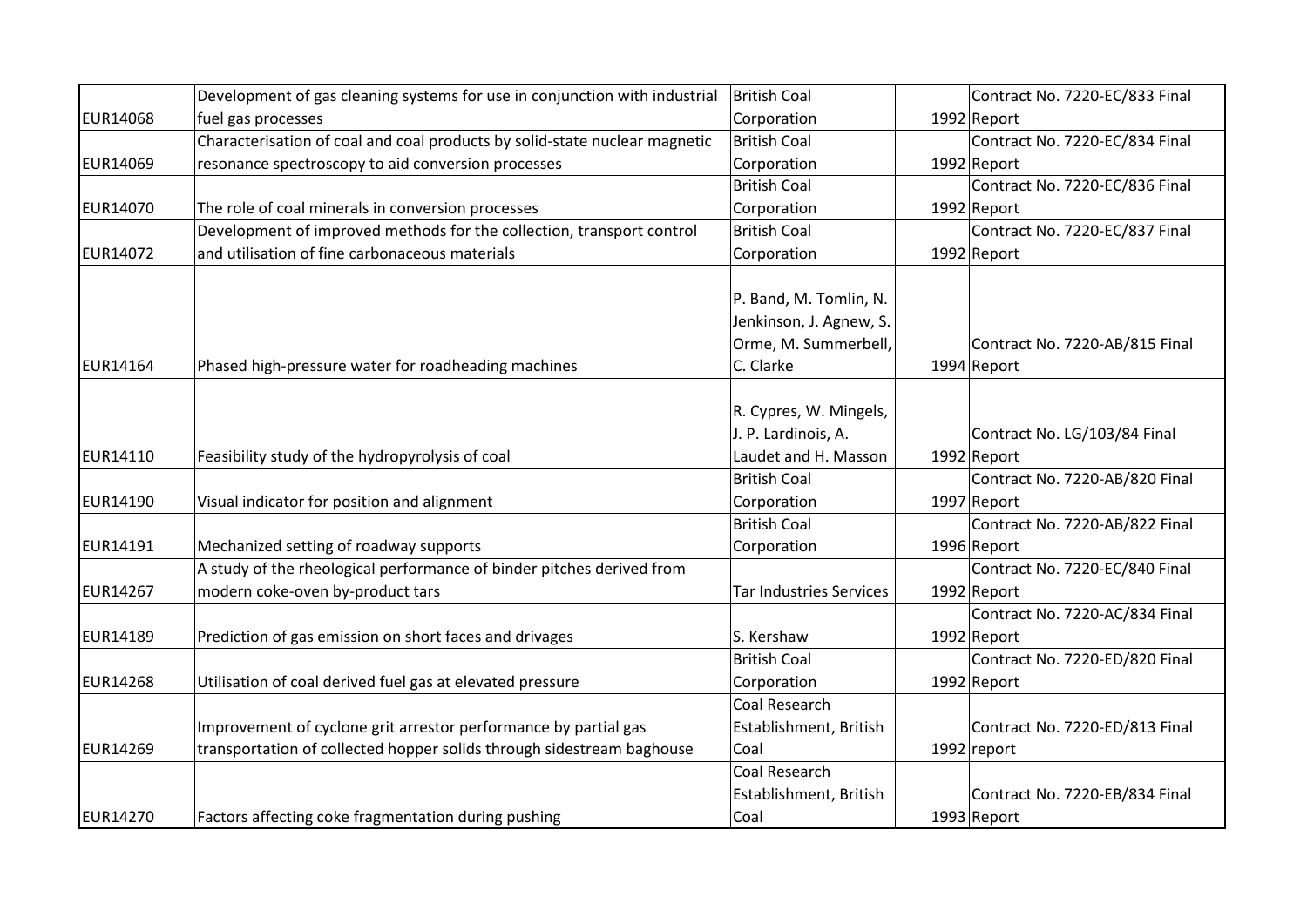|                 | Development of geotechnical design software for roadways and support | <b>British Coal</b>     | Contract No. 7220-AB/818 Final    |
|-----------------|----------------------------------------------------------------------|-------------------------|-----------------------------------|
| <b>EUR14271</b> | systems                                                              | Corporation             | 1996 Report                       |
|                 |                                                                      | <b>Coal Research</b>    |                                   |
|                 | Industrial fuel gas (IFG) from coal: The fate of trace elements and  | Establishment, British  | Contract No. 7220-EC/842 Final    |
| <b>EUR14272</b> | hydrocarbons                                                         | Coal                    | $1993$ report                     |
|                 |                                                                      |                         |                                   |
|                 |                                                                      | H. Marsh, K. M.         |                                   |
|                 | Fundamental studies of the formation, structure and reactivity of    | Thomas, I. A. S.        | Contract No. 7220-EB-830/7220-EB- |
| <b>EUR14294</b> | metallurgical cokes as related to blast furnace operation            | Edwards, B. K. C. Chan  | 1992 837 Final Report             |
|                 |                                                                      | <b>British Coal</b>     | Contract No. 7220-EC/844 Final    |
| EUR14311        | Sorbent handling on industrial sites for SO <sub>2</sub> control     | Corporation             | $1993$ Report                     |
|                 |                                                                      |                         |                                   |
|                 |                                                                      | <b>Coal Research</b>    |                                   |
|                 |                                                                      | Establishment, British  | Contract No. 7220-EC/838 Final    |
| <b>EUR14312</b> | Development of an industrial gasifier for small-scale applications   | Coal Corporation        | $1993$ Report                     |
|                 |                                                                      | <b>British Coal</b>     |                                   |
|                 |                                                                      | Corporation, Coal       |                                   |
|                 |                                                                      | Research                | Contract No. 7220-EA/819 Final    |
| <b>EUR14313</b> | Basic control of Nox formation and control                           | Establishment           | $1993$ Report                     |
|                 |                                                                      |                         | Contract No. BM/372/85/NL Final   |
| <b>EUR14404</b> | Large-scale manure processing with biogas generation                 |                         | 1992 Report                       |
|                 |                                                                      | <b>British Coal</b>     | Contract No. 7220-AB/824 Final    |
| <b>EUR14528</b> | The effect of in-situ stress on mining conditions                    | Corporation             | 1994 Report                       |
|                 |                                                                      | <b>British Coal</b>     | Contract No. 7220-AB/817 Final    |
| <b>EUR14529</b> | Testing roadway support systems                                      | Corporation             | 1997 Report                       |
|                 |                                                                      |                         |                                   |
|                 |                                                                      | <b>Coal Research</b>    |                                   |
|                 |                                                                      | Establishment, British  | Contract No. 7220-ED/818 Final    |
| <b>EUR14592</b> | Ash fouling and its control in coal processing plant                 | <b>Coal Corporation</b> | $1993$ Report                     |
|                 |                                                                      |                         |                                   |
|                 |                                                                      | Coal Research           |                                   |
|                 | Methods of improving coal discharge from hoppers and bunkers by      | Establishment, British  | Contract No. 7220-ED/811 Final    |
| <b>EUR14618</b> | mechanical and chemical means                                        | <b>Coal Corporation</b> | 1993 Report                       |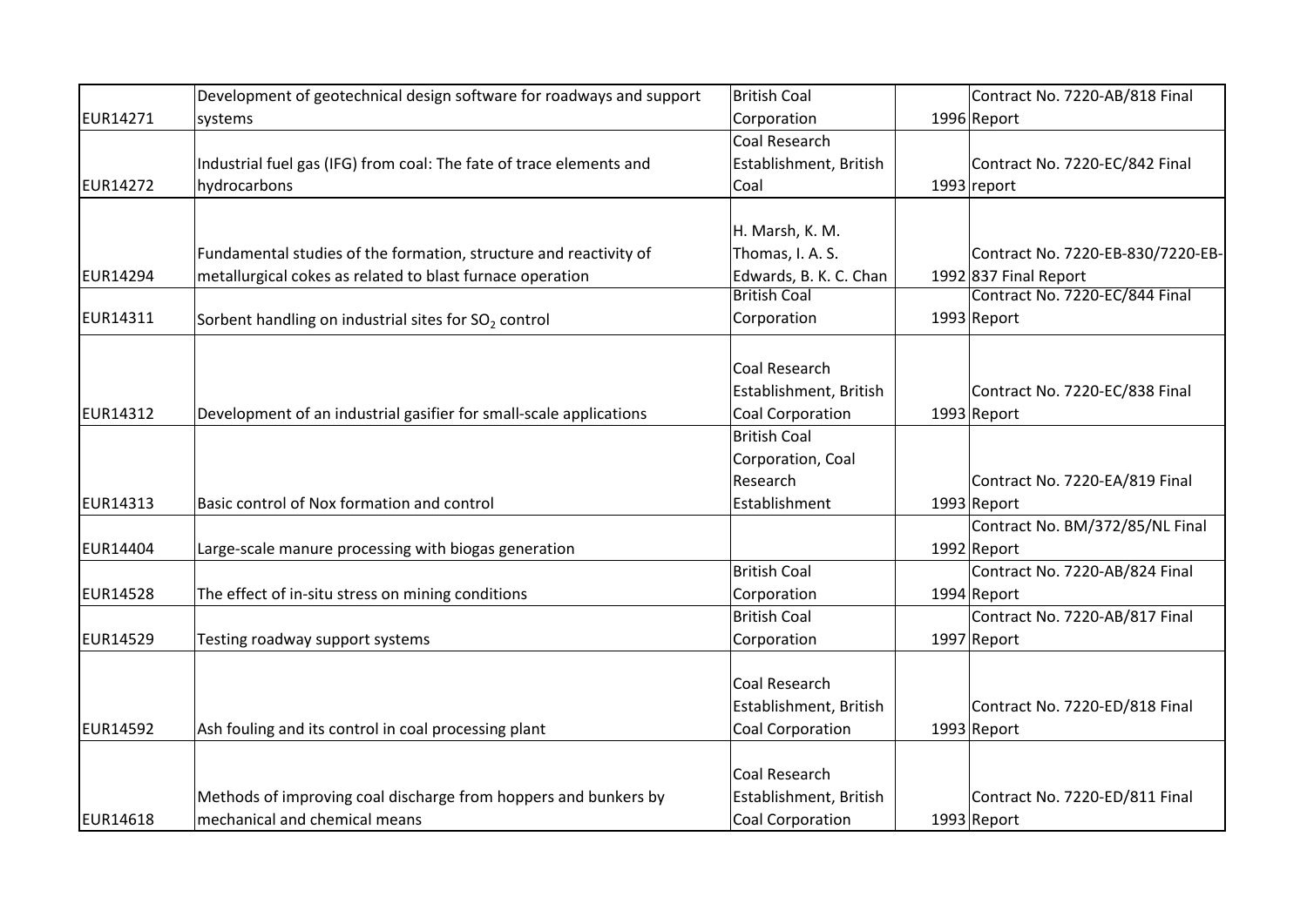|                 |                                                                                         | Coal Research           |      |                                |
|-----------------|-----------------------------------------------------------------------------------------|-------------------------|------|--------------------------------|
|                 |                                                                                         | Establishment, British  |      | Contract No. 7220-ED/814 Final |
| EUR14619        | Effect of emission control technology on fluidised bed materials                        | <b>Coal Corporation</b> |      | $1993$ Report                  |
|                 | The automation of cake release and control of pressure filters for colliery             | <b>British Coal</b>     |      | Contract No. 7220-EA/820 Final |
| <b>EUR14623</b> | tailings                                                                                | Corporation             |      | 1993 Report                    |
|                 |                                                                                         | <b>British Coal</b>     |      |                                |
|                 |                                                                                         | Corporation, Coal       |      |                                |
|                 |                                                                                         | Research                |      | Contract No. 7220-EA/826 Final |
| EUR14624        | Minestone fill in sea-water applications                                                | Establishment           |      | 1993 Report                    |
|                 |                                                                                         | <b>British Coal</b>     |      | Contract No. 7220-AF/834 Final |
| <b>EUR14625</b> | Embedded transducers for dynamic moitoring of AFCs                                      | Corporation             |      | $1993$ Report                  |
|                 |                                                                                         | I. Adsley, M. C. Brett, |      |                                |
|                 |                                                                                         | G. M. Croke, G. J.      |      |                                |
|                 |                                                                                         | Haines, J. D. Hoddy, P. |      | Contract No. 7220-AF/828 Final |
| EUR14626        | Run-of-mine coal/stone monitoring                                                       | M. Taylor               |      | 1993 Report                    |
|                 |                                                                                         | P. Nyegaard, L. J.      |      |                                |
|                 |                                                                                         | Anderson, E. Clausen,   |      | Contract No. 7220-ED/901 Final |
| EUR14670        | Full-scale test of the capillary barrier as a top cover of waste from coal              | J. Gregersen            |      | 1993 Report                    |
|                 |                                                                                         |                         |      |                                |
|                 |                                                                                         | L. Wade, A. Berry, M.   |      | Contract No. 7220-AB/816 Final |
| EUR14771        | The use of exploration techniques in the design of mine entries                         | A. Horton, A. T. Young  |      | $1993$ Report                  |
|                 |                                                                                         | Odette Berchem-         |      |                                |
| EUR14831        | Ergonomics action in mining, The results of the fifth ECSC programme                    | Simon                   | 1994 |                                |
|                 | Reducing the cost and improving the amenity of commercial and large                     | <b>British Coal</b>     |      | Contract No. 7220-ED/823 Final |
| <b>EUR14865</b> | domestic boilerhouse installations                                                      | Corporation             |      | 1993 Report                    |
|                 |                                                                                         | <b>British Coal</b>     |      | Contract No. 7220-ED/821 Final |
| EUR14866        | Characterisation of trace hydrocarbons emissions from coal fired appliances Corporation |                         |      | $1993$ Report                  |
|                 |                                                                                         | <b>British Coal</b>     |      | Contract No. 7220-EC/841 Final |
| <b>EUR14867</b> | Fluidised bed coal gasification process for power generation                            | Corporation             |      | $1993$ Report                  |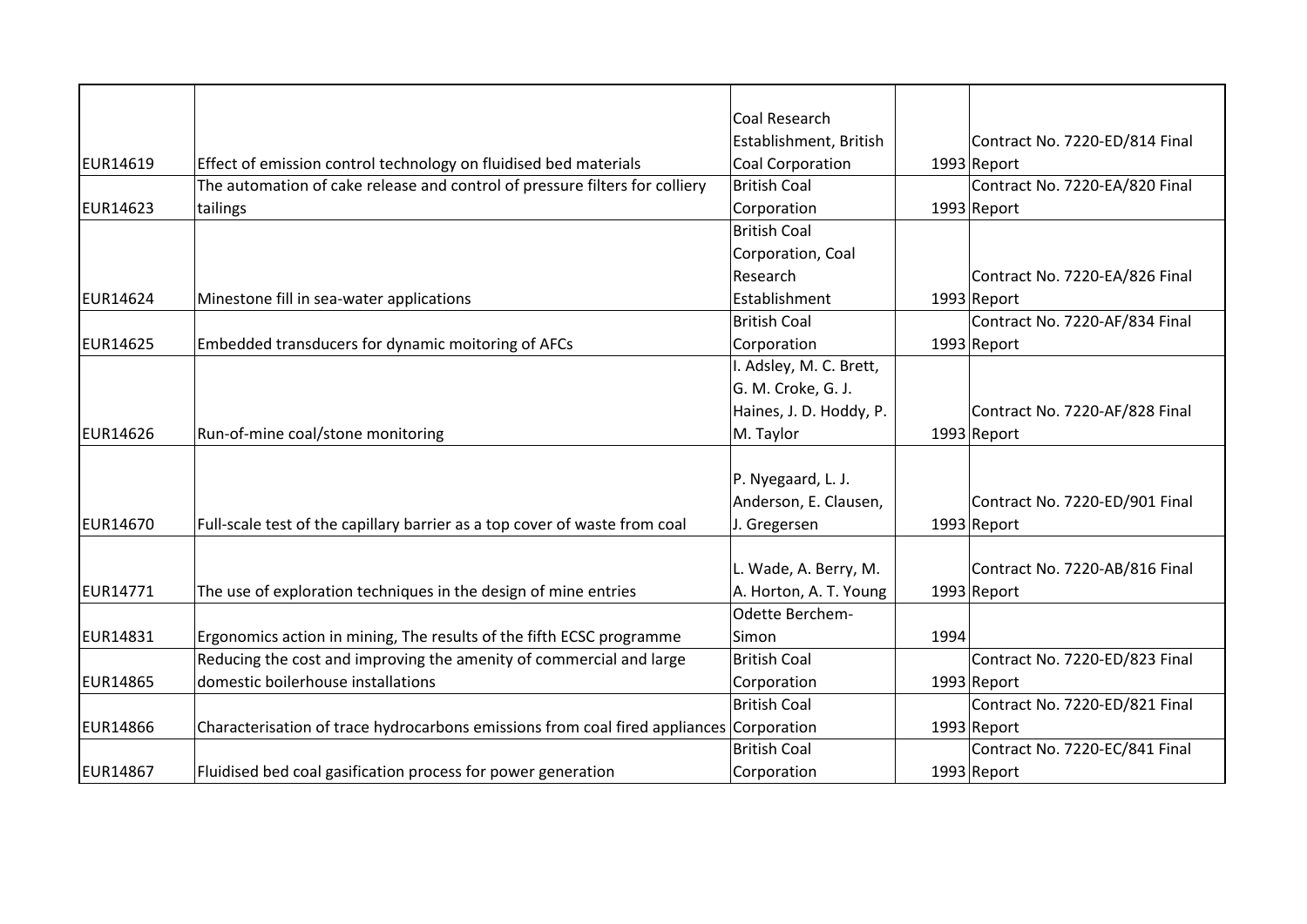|                 |                                                                            | S. I. Al-Ameen, M. G.    |              |                                  |
|-----------------|----------------------------------------------------------------------------|--------------------------|--------------|----------------------------------|
|                 |                                                                            | Talks, M. D. Waller, F.  |              |                                  |
|                 |                                                                            | P. Tolley, G. Moreton,   |              |                                  |
|                 |                                                                            | M. A. Lomas, E. D.       |              | Contract No. 7220-AE/821 Final   |
| <b>EUR14868</b> | The prediction and reduction of abrasive wear in mining equipment          | Yardley                  |              | 1993 Report                      |
|                 |                                                                            | Coal Distribution        |              | Contract No. 7220-EC/009 Rapport |
| <b>EUR14869</b> | Development of smokeless fuel technology                                   | Limited                  | $1994$ final |                                  |
|                 |                                                                            |                          |              | Contract No. 7220-EC/702 Final   |
| EUR14871        | Two stage catalytic gasification of lignite                                | G. P. Sakellaropoulos    |              | 1994 Report                      |
|                 |                                                                            |                          |              | Contract No. 7220-AE/816 Final   |
| <b>EUR14872</b> | Underground disposal and utilisation of colliery waste                     | D. R. Astle              |              | $1993$ Report                    |
|                 |                                                                            |                          |              |                                  |
|                 |                                                                            | G. S. Morton, S.         |              |                                  |
|                 |                                                                            | Manson, A.               |              | Contract No. 7220-AE/831 Final   |
| <b>EUR14875</b> | Impovements to the maintenance of free-steered vehicles                    | Rusthworth, C.Tabbot     |              | 1993 Report                      |
|                 |                                                                            |                          |              | Contract No. 7220-EC/602 Final   |
| <b>EUR14892</b> | Thermodynamical properties of coal fluids                                  | A. M. H. van der Veen    |              | $1993$ Report                    |
|                 |                                                                            | <b>British Coal</b>      |              | Contract No. 7220-ED/815 Final   |
| <b>EUR14894</b> | Emissions and their control from industrial installations usng solid fuels | Corporation              |              | 1994 Report                      |
|                 |                                                                            | <b>British Coal</b>      |              | Contract No. 7220-EC/853 Final   |
| <b>EUR14899</b> | The physics and chemistry of briquetting                                   | Corporation              |              | 1994 Report                      |
|                 |                                                                            |                          |              |                                  |
|                 |                                                                            | M. A. Jones, S. A.       |              | Contract No. 7220-EC/852 Final   |
| <b>EUR14923</b> | Impoved coal liquefaction yields                                           | Moore, G. M. Kimber      |              | 1994 Report                      |
|                 |                                                                            | <b>British Coal</b>      |              | Contract No. 7220-ED/817 Final   |
| EUR15191        | Desulphurization in pressurized bed gasification systems                   | Corporation              |              | 1996 Report                      |
|                 |                                                                            | <b>British Coal</b>      |              | Contract No. 7220-ED/828 Final   |
| <b>EUR15193</b> | Impoving the convenience of solid fuel in the domestic market sector       | Corporation              |              | 1996 Report                      |
|                 |                                                                            | M. D. North, R. I.       |              | Contract No. 7220-AF/826 Final   |
| <b>EUR15198</b> | Prediction of water inflows into coal mines from aquifers                  | Jeffrey                  |              | 1997 Report                      |
|                 |                                                                            | R. Allan, A. Beckett, D. |              | Contract No. 7220-AF/835 Final   |
| EUR15199        | Data communication systems at collieries                                   | Delaey, J. Pattiso       |              | 1996 Report                      |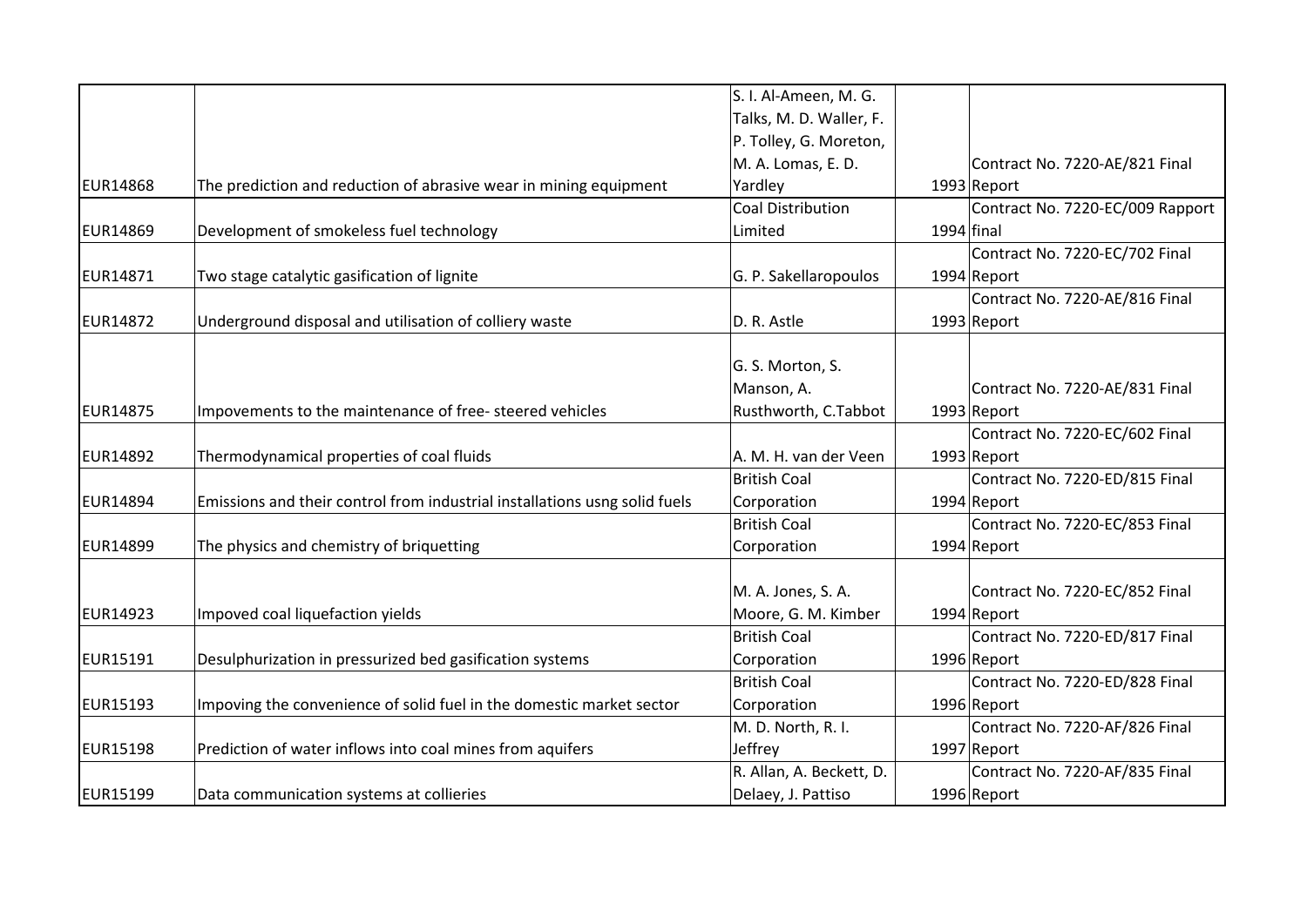|                    |                                                                         |                            |      | Contract No. 7220-AB/825 Final |
|--------------------|-------------------------------------------------------------------------|----------------------------|------|--------------------------------|
| <b>EUR15204</b>    | Monitoring systems for roadheaders                                      | N. D. Jenkinson            |      | 1997 Report                    |
|                    |                                                                         |                            |      | Contract No. 7220-AB/829 Final |
| <b>EUR15205</b>    | The assessment of long-term stability in major drivages                 | A. Bloor                   |      | 1996 Report                    |
|                    |                                                                         |                            |      |                                |
|                    |                                                                         | Fault analysis group -     |      | Contract No. 7220-AF/840 Final |
| EUR15346           | Quantitative prediction of fault density in unworked ground             | Liverpool University       |      | 1996 Report                    |
|                    | Modelagem computacional da subsidencia mineira em jazigos de carvao     |                            |      | Contract No. 7220-AD/761 Final |
| <b>EUR15356 PT</b> | muito inclinados                                                        | C. Mendonca Arrais         |      | 1996 Report                    |
|                    | Advanced ceramic filtration systems for particulate removal at high     | <b>British Coal</b>        |      | Contract No. 7220-ED/186 Final |
| <b>EUR15360</b>    | temperature                                                             | Corporation                |      | 1997 Report                    |
|                    |                                                                         |                            |      |                                |
| <b>EUR15637</b>    | Community research and technogical development policy                   | <b>European Commission</b> | 1994 |                                |
|                    |                                                                         | <b>British Coal</b>        |      | Contract No. 7220-AE/824 Final |
| <b>EUR15651</b>    | Semi- automated conveyor maintenance station                            | Corporation                |      | 1996 Report                    |
|                    | Optimising the aerodynamic design of boilers to impove combustion and   | <b>British Coal</b>        |      | Contract No. 7220-ED/827 Final |
| <b>EUR15656</b>    | reduce erosion                                                          | Corporation                |      | 1996 Report                    |
|                    |                                                                         |                            |      |                                |
|                    | Development of a comprehensive mechanism to establish the fate of the   | I. Gulyurtlu, H. M.        |      | Contract No. 7220-EC/754 Final |
| <b>EUR15737</b>    | fuel-nitrogen in coal conversion systems                                | Esparteiro, I. Cabrita     |      | 1996 Report                    |
|                    | Mathematical modelling of the fundamental aspects of coal conversion in |                            |      | Contract No. 7220-ED/751 Final |
| <b>EUR15739</b>    | the fluidized bed                                                       | I. Gulyurtlu               |      | 1997 Report                    |
|                    |                                                                         | <b>British Coal</b>        |      | Contract No. 7220-AC/836 Final |
| <b>EUR15757</b>    | Methane capture on high-performance coalfaces                           | Corporation                |      | 1996 Report                    |
|                    |                                                                         | <b>British Coal</b>        |      | Contract No. 7220-AF/836 Final |
| <b>EUR15758</b>    | Computer-aided manpower deployment                                      | Corporation                |      | 1997 Report                    |
|                    |                                                                         | <b>British Coal</b>        |      |                                |
| <b>EUR15882</b>    | The Environment - at the heart of European R&D                          | Corporation                | 1994 |                                |
|                    | Herstellung von Aktivkohle auf Basis Braunkohle und Abfallprodukte      |                            |      |                                |
|                    | (Bioprodukte) Bedeutung der Rohstoffeigenschaften fur die               |                            |      | Contract No. 7220-EC/003 Final |
| <b>EUR17149 DE</b> | Aktivkohlequalitat                                                      | <b>B.</b> Meyer            |      | 1999 Report                    |
|                    |                                                                         | T. F. Jones, D. Spriggs,   |      | Contract No. 7220-EA/840 Final |
| <b>EUR17154</b>    | Coal preparation process control and management systems                 | T. Jones                   |      | 1996 Report                    |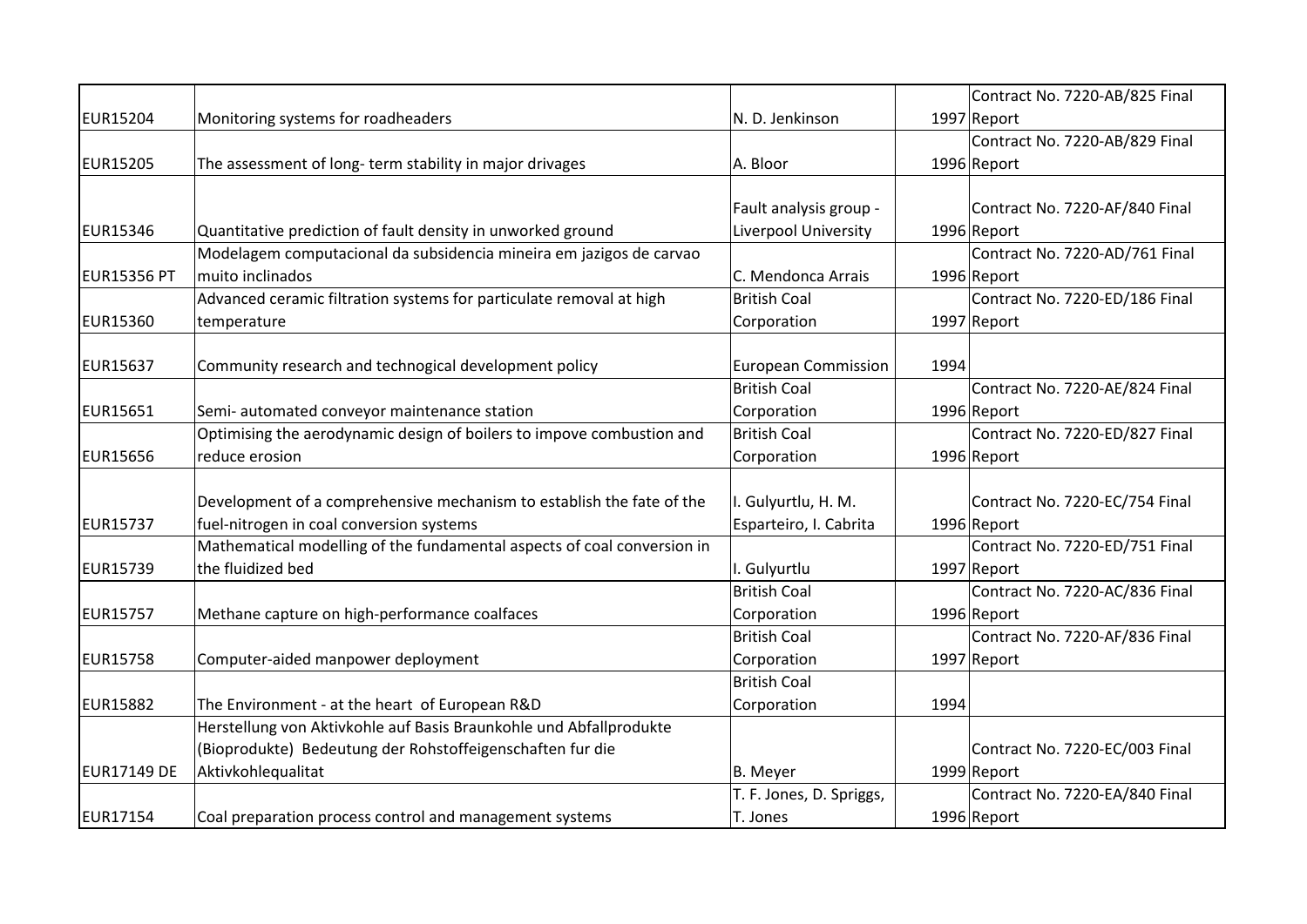|                 | Three-product 'Larcodems' separator demonstration, installation and          | D. Baillie, C. Shah, A.  | Contract No. 7220-EA/843 Final |
|-----------------|------------------------------------------------------------------------------|--------------------------|--------------------------------|
| <b>EUR17155</b> | performance testing                                                          | Heley                    | 1996 Report                    |
|                 |                                                                              |                          | Contract No. 7220-EA/834 Final |
| <b>EUR17156</b> | De-watering of fine coal                                                     | S. Ivatt, C. Shah        | 1996 Report                    |
|                 |                                                                              | T. Jones, D. Spriggs, J. | Contract No. 7220-EA/833 Final |
| <b>EUR17157</b> | Control of fines plant                                                       | Williams                 | 1996 Report                    |
|                 | Three-dimensional seismic surveying to investigate the geological structure  | <b>British Coal</b>      | Contract No. 7220-AF/859 Final |
| <b>EUR17161</b> | of shear zones within the Selby coalfield                                    | Corporation              | 1997 Report                    |
|                 |                                                                              |                          | Contract No. 7220-EA/002 Final |
| <b>EUR17162</b> | Reduction of fugitive dust from coal stockpiles                              | A. King                  | 1996 Report                    |
|                 | Investigating into the effects of lithology on the magnitude and ratio of in | K. Whitworth, K.         | Contract No. 7220-AF/854 Final |
| <b>EUR17163</b> | situ stress in coal measures                                                 | Onions, M. North         | 1997 Report                    |
|                 |                                                                              | <b>British Coal</b>      | Contract No. 7220-AF/842 Final |
| <b>EUR17164</b> | Integrated colliery information system                                       | Corporation              | $1995$ Report                  |
|                 |                                                                              | <b>British Coal</b>      | Contract No. 7720-AF/852 Final |
| <b>EUR17165</b> | Management of colliery data communications network                           | Corporation              | 1994 Report                    |
|                 |                                                                              |                          |                                |
|                 |                                                                              | A. Shaw, A. Beckett,     |                                |
|                 |                                                                              | M. Higgins, M.           | Contract No. 7720-AF/851 Final |
| <b>EUR17166</b> | Control system for underground applications                                  | Baldwin, G. Harrison     | 1995 Report                    |
|                 |                                                                              | <b>British Coal</b>      | Contract No. 7720-AF/847 Final |
| <b>EUR17167</b> | Ground movements resulting from mining                                       | Corporation              | 1993 Report                    |
|                 |                                                                              |                          | Contract No. 7220-AF/140 Final |
| EUR17170DE      | Visualisierungssystem fur Rechnernetze mit integriertem Prozessrechner       | H. Mollmann              | 1994 Report                    |
|                 |                                                                              |                          | Contract No. 7220-AC/002 Final |
| EUR17180DE      | Verwertung des Methans aus Grubengas                                         | H. Kuhl                  | 1994 Report                    |
|                 |                                                                              |                          | Contract No. 7220-AE/825 Final |
| <b>EUR17187</b> | Battery-powered rack locomotive                                              | J. Currie                | 1993 Report                    |
|                 |                                                                              | <b>British Coal</b>      | Contract No. 7220-AB/830 Final |
| <b>EUR17188</b> | Optimization of cable bolting and rock bolting material properties           | Corporation              | 1994 Report                    |
|                 |                                                                              | <b>British Coal</b>      | Contract No. 7220-ED/831 Final |
| <b>EUR17375</b> | Improved amenity for industrial appliances                                   | Corporation              | 1994 Report                    |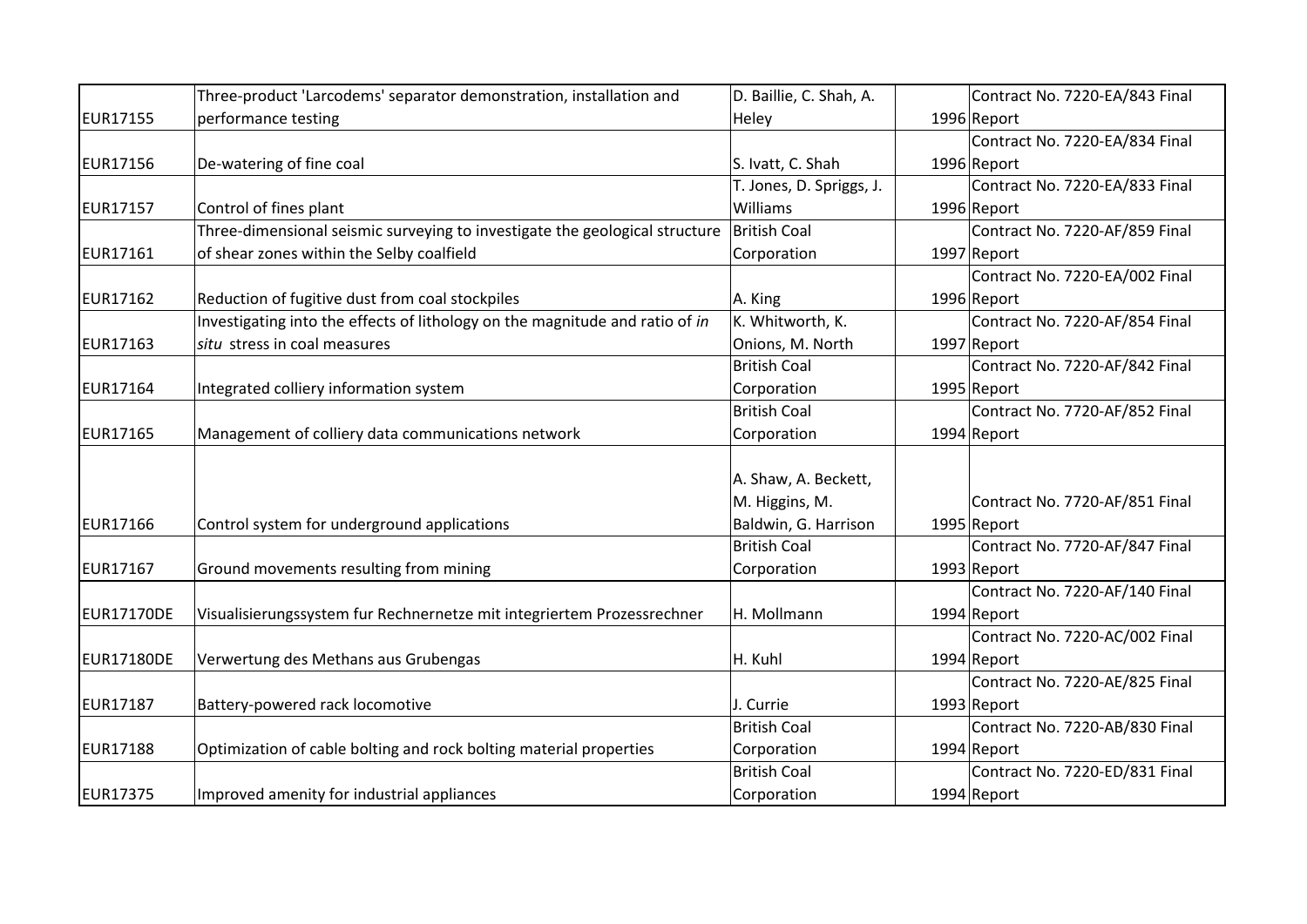|                   |                                                                                       |                             | Contract No. 7220-AE/828 Final |
|-------------------|---------------------------------------------------------------------------------------|-----------------------------|--------------------------------|
| <b>EUR17376</b>   | Development of the Huwood moving bed bunker                                           | A. Hopkins                  | 1994 Report                    |
|                   |                                                                                       |                             | Contract No. 7220-AE/829 Final |
| <b>EUR17377</b>   | ECSC-funded research into extensible belt conveyors                                   | Huwood International        | 1994 Report                    |
|                   |                                                                                       |                             | Contract No. 7220-AE/830 Final |
| <b>EUR17378</b>   | ECSC-funded research into tight curved conveyors                                      | <b>Huwood International</b> | 1997 Report                    |
|                   | Improving commercial boiler plant reliability, durability and overall                 | Coal Research               | Contract No. 7220-ED/834 Final |
| <b>EUR17380</b>   | efficiency                                                                            | Establishment               | 1997 Report                    |
|                   |                                                                                       |                             | Contract No. 7220-AF/843 Final |
| <b>EUR17382</b>   | Strategic control of mine wide systems                                                | W. English                  | 1997 Report                    |
|                   |                                                                                       |                             | Contract No. 7220-AC/838 Final |
| EUR17391          | Methane control for high-production retreat faces                                     | S. Kershaw                  | 1997 Report                    |
|                   |                                                                                       | <b>British Coal</b>         | Contract No. 7220-AC/839 Final |
| <b>EUR17392</b>   | Optimization of mine ventilation and methane recovery                                 | Corporation                 | 1997 Report                    |
|                   |                                                                                       | <b>British Coal</b>         | Contract No. 7220-AC/842 Final |
| <b>EUR17393</b>   | Monitoring and utilization of drained mines gas                                       | Corporation                 | 1997 Report                    |
|                   | Research into the effects of machine-initiated electronic control of the roof         |                             | Contract No. 7220-AD/833 Final |
| <b>EUR17396</b>   | support system                                                                        | D. Gwynn                    | 1997 Report                    |
|                   |                                                                                       | <b>British Coal</b>         | Contract No. 7220-AE/826 Final |
| <b>EUR17398</b>   | High capacity, steeply inclined conveyor for underground mining                       | Corporation                 | 1997 Report                    |
|                   |                                                                                       | J. Wykes, G.Croke, C.       | Contract No. 7220-AF/848 Final |
| <b>EUR17406</b>   | Applications for and improvement to on-line coal quality monitors                     | Gascoigne                   | 1997 Report                    |
|                   |                                                                                       | J. Wykes, R. Hicklin, G.    | Contract No. 7220-AF/850 Final |
| <b>EUR17407</b>   | Development of a consultative on-line diagnostic system                               | Powell                      | 1997 Report                    |
|                   |                                                                                       | <b>British Coal</b>         | Contract No. 7220-AD/832 Final |
| EUR17413          | The integrated coalface demonstration                                                 | Corporation                 | 1998 Report                    |
|                   | Development of gateroad and junction systems in the Barnsley seam, North British Coal |                             | Contract No. 7220-AD/824 Final |
| <b>EUR17417</b>   | Yorkshire                                                                             | Corporation                 | 1998 Report                    |
|                   |                                                                                       |                             | Contract No. 7220-AE/132 Final |
| <b>EUR17418DE</b> | Uberwachung von hydraulischen Druckanlagen II                                         | <b>DMT</b>                  | 1998 Report                    |
|                   | Experimental evaluation of integrated beneficiation and slurrification                |                             | Contract No.7220-EA/405 Final  |
| <b>EUR17427</b>   | processes of low quality coals                                                        | Snamprogetti                | 1998 Report                    |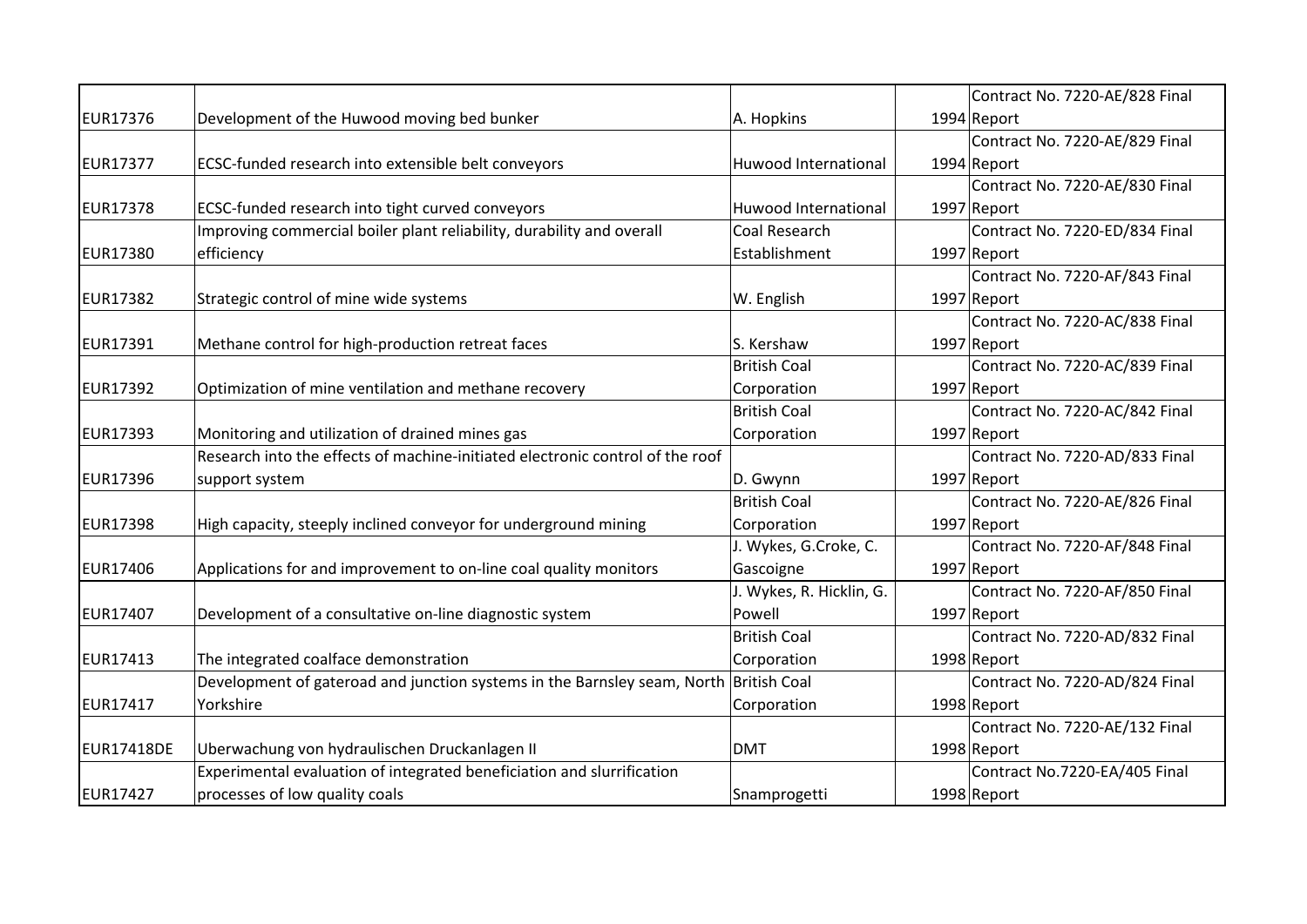|                   |                                                                             | M. Lester, T. Jones, J.  | Contract No.7220-EA/836 Final  |
|-------------------|-----------------------------------------------------------------------------|--------------------------|--------------------------------|
| <b>EUR17428</b>   | Coal preparation plant condition-based maintenance                          | Williams                 | 1998 Report                    |
|                   | Etude des mecanismes conduisant a la poussee des charbons dans le four a    |                          | Contract No.7220-EB/335 Final  |
| <b>EUR17429FR</b> | coke                                                                        | <b>CPM</b>               | 1998 Report                    |
|                   |                                                                             | <b>British Coal</b>      | Contract No.7220-EC/857 Final  |
| <b>EUR17435</b>   | Improved analytical techniques for coal characterisation                    | Corporation              | 1998 Report                    |
|                   | Homogeneite de la cuisson du saumon de coke. Densite de chargement et       |                          | Contract No.7220-EB/337 Final  |
| <b>EUR17437FR</b> | longueur de flamme dans les carneaux                                        | <b>CPM</b>               | 1998 Report                    |
|                   |                                                                             |                          | Contract No.7220-EB/840 Final  |
| <b>EUR17438</b>   | Coke property changes as influenced by blast furnace operating conditions   | J. Patrick               | 1998 Report                    |
|                   |                                                                             |                          | Contract No.7220-EC/851 Final  |
| <b>EUR17441</b>   | The influence of pitch quality on anode carbon gasification                 | J. Patrick               | 1998 Report                    |
|                   |                                                                             | <b>British Coal</b>      | Contract No.7220-EC/012 Final  |
| <b>EUR17442</b>   | Improvements to flue gas filtration technology                              | Corporation              | 1998 Report                    |
|                   |                                                                             | <b>British Coal</b>      | Contract No.7220-ED/008 Final  |
| <b>EUR17444</b>   | Emission of volatile organic compounds (VOCs) from coal-fired appliances    | Corporation              | 1998 Report                    |
|                   |                                                                             | <b>British Coal</b>      | Contract No.7220-ED/826 Final  |
| <b>EUR17445</b>   | Emissions of pollutants from coal-fired combustion plant                    | Corporation              | 1998 Report                    |
|                   |                                                                             | J. Gehrke, W. Vorhoff,   | Contract No.7220-AB/134 Final  |
| <b>EUR17487DE</b> | Orientierte Zielbohrsysteme fur Sonderbohrungen                             | P.Brychta                | 1998 Report                    |
|                   | Investigacion para la mejora del arranque con explosivos en los talleres de | R. Teigell Gonzalez, R.  | Contract No.7220-AD/767 Final  |
| <b>EUR17488ES</b> | sutiraje en capas grisuosas                                                 | Rodriguez Aunon          | 1998 Report                    |
|                   |                                                                             |                          |                                |
|                   |                                                                             | D. Beamish, R. Flint, P. |                                |
|                   |                                                                             | Greenwood, P.            |                                |
|                   | Methods for the recognition of geological weakness zones and other          | Jackson, P. Meldrum,     |                                |
|                   | surface discontinuities caused by underground mining in Carboniferous       | R. Peart, M. Raines, C.  | Contract No. 7220-AF/136 Final |
| <b>EUR17489</b>   | terrain                                                                     | Williams                 | 1998 Report                    |
|                   |                                                                             | M. Bendrat, H.-J.        |                                |
|                   |                                                                             | Kartenberg, W.           | Contract No. 7220-AF/149 Final |
| <b>EUR17491DE</b> | Eigensichere Schnittstellenmodule fur Sensoren - Teil B                     | Pressburger              | 1998 Report                    |
|                   |                                                                             | R. Boucher, S. Zhou, E.  | Contract No. 7220-EA/007 Final |
| <b>EUR17492</b>   | High gradient magnetic cleaning of pulverised coal                          | Garbett                  | 1999 Report                    |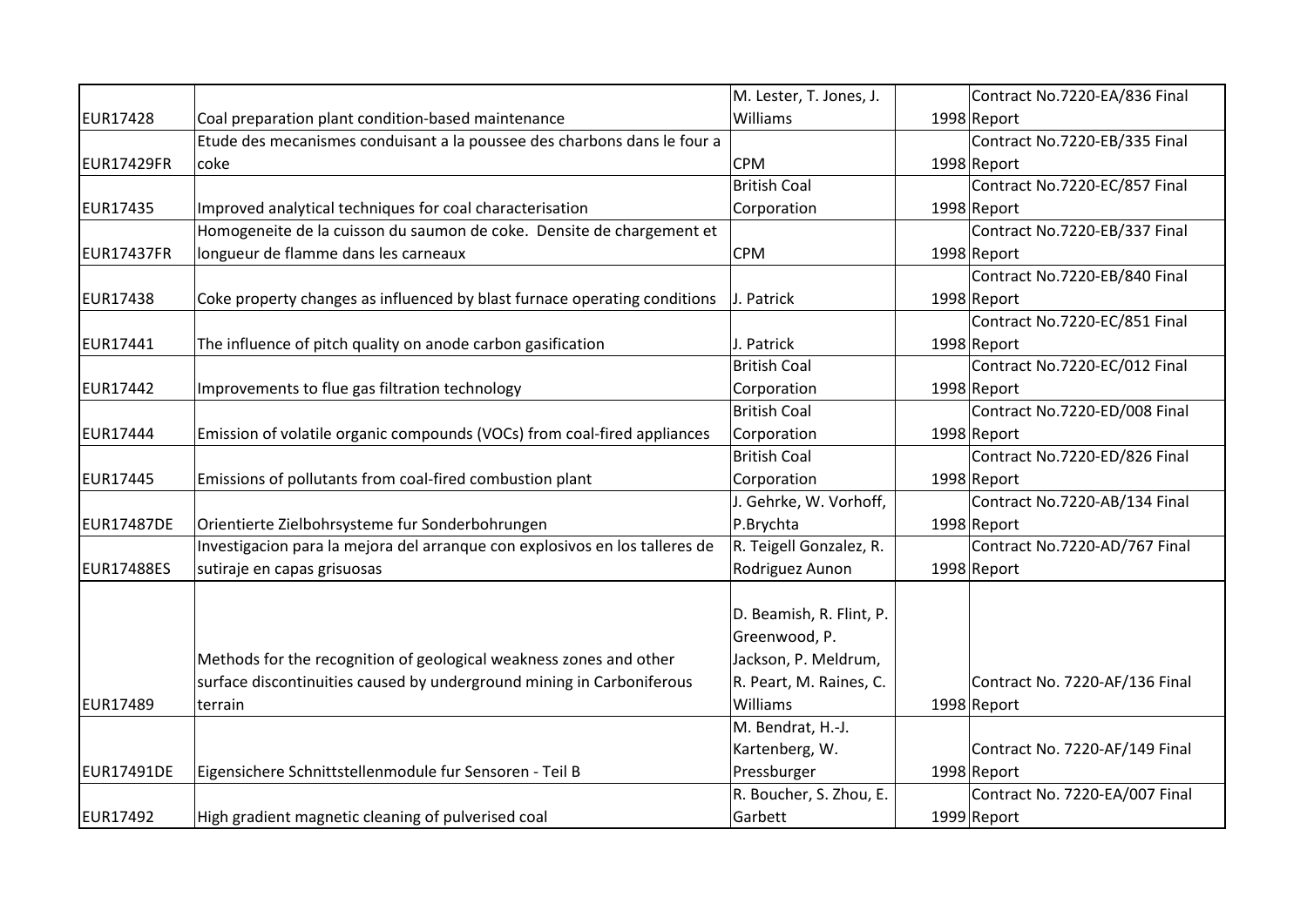|                   |                                                                            |                        |            | Contract No. 7220-EB/842 Final   |
|-------------------|----------------------------------------------------------------------------|------------------------|------------|----------------------------------|
| EUR17495          | Coke thermal history                                                       | W. Wang, K. Thomas     |            | 1999 Report                      |
|                   | Duree de vie des batteries. Mesures des contraintes et des deformations    |                        |            | Contract No. 7220-EB/342 Final   |
| <b>EUR17497FR</b> | des parties metalliques et refractaires                                    | <b>CPM</b>             |            | 1999 Report                      |
|                   |                                                                            |                        |            | Contract No. 7220-EC/017 Final   |
| EUR17502          | Environmentally unfriendly coal species in gasification processes          | <b>BCURA</b>           |            | 1998 Report                      |
|                   |                                                                            | <b>British Coal</b>    |            | Contract No. 7220-EC/869 Final   |
| EUR17503          | Novel diesel fuel preparation                                              | Corporation            |            | 1998 Report                      |
|                   | Preparation and characterisation of coal samples and maceral concentrates  |                        |            |                                  |
|                   | for studies on gasification and combustion reactivity of coals in combined | A. Van der Veen, A.    |            | Contract No. 7220-EC/036 Final   |
| EUR17504          | cycle processes                                                            | <b>Broos</b>           |            | 1998 Report                      |
|                   | Powder coal combustion project. Combined cycle project. Volume I:          |                        |            |                                  |
| EUR17524          | executive summary                                                          |                        | 1997       |                                  |
| EUR17524          | Volume II: Powder coal combustion project. Final reports                   |                        | 1997       |                                  |
| EUR17524          | Volume III: Combined cycle project. Final reports                          |                        | 1997       |                                  |
| EUR17650/2        | Non-nuclear energy programme (1990-94) JOULE II. Vol II                    |                        | 1999       |                                  |
|                   |                                                                            | <b>British Coal</b>    |            | Contract No. 7220-EC/030 Final   |
| EUR17925          | Fuel behaviour in low $CO2$ power systems                                  | Corporation            |            | 1998 Report                      |
|                   | Removal of hydrogen sulphide and ammonia in coal gasification power        | <b>British Coal</b>    |            | Contract No. 7220-EC/032 Final   |
| EUR17926          | generation systems                                                         | Corporation            |            | 1998 Report                      |
|                   | Development of an LCV gas combustor with very low fuel nitrogen            | <b>British Coal</b>    |            | Contract No. 7220-EC/034 Final   |
| EUR17927          | oxidation for gas turbines                                                 | Corporation            |            | 1998 Report                      |
|                   | Materials for gasifier hot gas path components in advanced combined cycle  | British Coal           |            | Contract No. 7220-EC/035 Final   |
| <b>EUR17928</b>   | power plants                                                               | Corporation            |            | 1998 Report                      |
|                   |                                                                            |                        |            | Contract No. 7220-EC/703 Final   |
| EUR17929          | Membrane separation, recovery and recycle of gases in coal upgrading       | P. Sakellaropoulos     |            | 1998 Report                      |
|                   |                                                                            | P. Berte, V.           |            |                                  |
|                   |                                                                            | Delvinquier, M.        |            | Contract No. 7220-ED/023 Rapport |
| <b>EUR17931FR</b> | Evaluation des calcaires en vue de la desulfuration en lit fluidise        | Gautrin                | 1999 final |                                  |
|                   |                                                                            | I. Fantom, S. Radford, |            | Contract No. 7220-ED/027 Final   |
| EUR17932          | Hot gas desulphurisation for advanced power generation                     | T. Pagan               |            | 1999 Report                      |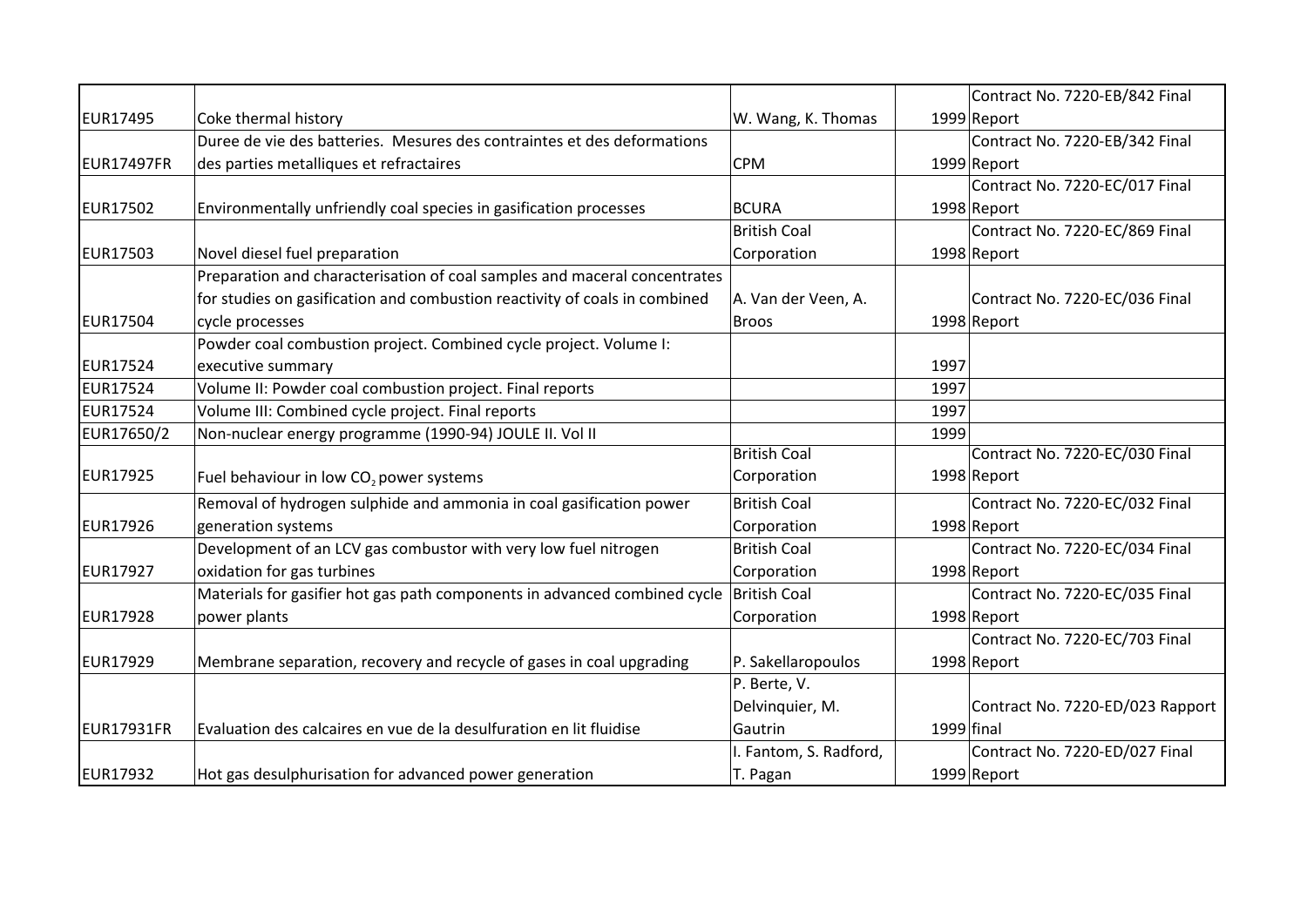|                 | Understanding of the mechanisms of the combustion of char and volatiles        |                           |            |                                   |
|-----------------|--------------------------------------------------------------------------------|---------------------------|------------|-----------------------------------|
|                 | with regard to their contribution to the levels of $No_x$ and $N_2O$ formed in | I. Gulyurtlu, D.          |            | Contract No. 7220-ED/030 Final    |
| <b>EUR17933</b> | both atmospheric and pressurised fluidised bed combustors                      | Boavida                   |            |                                   |
|                 |                                                                                |                           |            | 1998 Report                       |
|                 |                                                                                |                           |            | Contract No. 7220-ED/043 Final    |
| <b>EUR17935</b> | Small-scale CHP based on Stirling engines                                      | <b>CRE Group</b>          |            | 1998 Report                       |
|                 | Use of coal ashes as a binder for solidifying municipal waste incineration     |                           |            | Contract No. 7220-ED/048 Final    |
| <b>EUR17938</b> | residues                                                                       | J. Blondin                |            | 1999 Report                       |
|                 |                                                                                |                           |            | Contract No. 7220-ED/054 Final    |
| <b>EUR17939</b> | Coal-based emissions of environmental concern                                  | M. Dorrington             |            | 1998 Report                       |
|                 | Reaktionsgrundlage fur die Hochtemperaturcrackung von teerhaltigen             |                           |            | Forschungsvertrag Nr. 7220-EB/155 |
| EUR17942DE      | Rohgasen der Kokerei                                                           | <b>RAG</b>                |            | 1999 Abschlussbericht             |
|                 |                                                                                |                           |            | Contract No. 7220-EB/846 Final    |
| <b>EUR17945</b> | Examination and assessment of silica welds after service in coke ovens         | G. Hicks                  |            | 1999 Report                       |
|                 | Speciation of the organic sulphur forms in coals and coal derivatives: a       |                           |            |                                   |
|                 | comparative study of temperature programmed reduction and X-ray                | C. Snape, J. Yperman,     |            | Contract No. 7220-EC/025 Final    |
| <b>EUR17947</b> | techniques                                                                     | D. Franco, K. Bartle      |            | 1998 Report                       |
|                 |                                                                                | A. Van der Veen, A.       |            | Contract No. 7220-EC/603 Final    |
| <b>EUR17948</b> | The thermodynamic basis for coal liquefaction modelling                        | <b>Broos</b>              |            | 1998 Report                       |
|                 | Reactivity of coal macerals: implications for the utilisation performance of   |                           |            | Contract No. 7220-EC/867 Final    |
| <b>EUR17950</b> | coal blends                                                                    | J. Milligan, K. Thomas    |            | 1998 Report                       |
|                 | Optimierung des pneumatischen Transports unter besonderer                      |                           |            |                                   |
|                 | Berucksichtigung der veranderten Fordereigenschaften durch den Einsatz         | H. -J. Roski, D. Biesler, |            | Forschungsvertrag Nr. 7220-AE/002 |
| EUR17961DE      | von Reststoffen                                                                | P. Edelhoff               |            | 1999 Abschlussbericht             |
|                 | Application of new subsidence prediction methods for damage                    |                           |            | Contract No. 7220-AF/008 Final    |
| <b>EUR17963</b> | minimisation of surface structures above coal mines                            | <b>IST</b>                |            | 1998 Report                       |
|                 | Rheologie et transport en conduite de pulpes combustibles (transport des       |                           |            | Contract No. 7220-EA/306 Rapport  |
| EUR17973FR      | pulpes)                                                                        | J. -M. Brunello           | 1999 final |                                   |
|                 |                                                                                |                           |            | Contract No. 7220-EA/010 Final    |
| <b>EUR17974</b> | The development of a fine coal desulphurisation system                         | S. Hall, C. Shah          |            | 1999 Report                       |
|                 |                                                                                |                           |            | Contract No. 7220-EA/841 Final    |
| <b>EUR17975</b> | Pipe design for improved particle distribution and reduced wear                | T. Jones, N. Miles        |            | 1999 Report                       |
|                 |                                                                                |                           |            |                                   |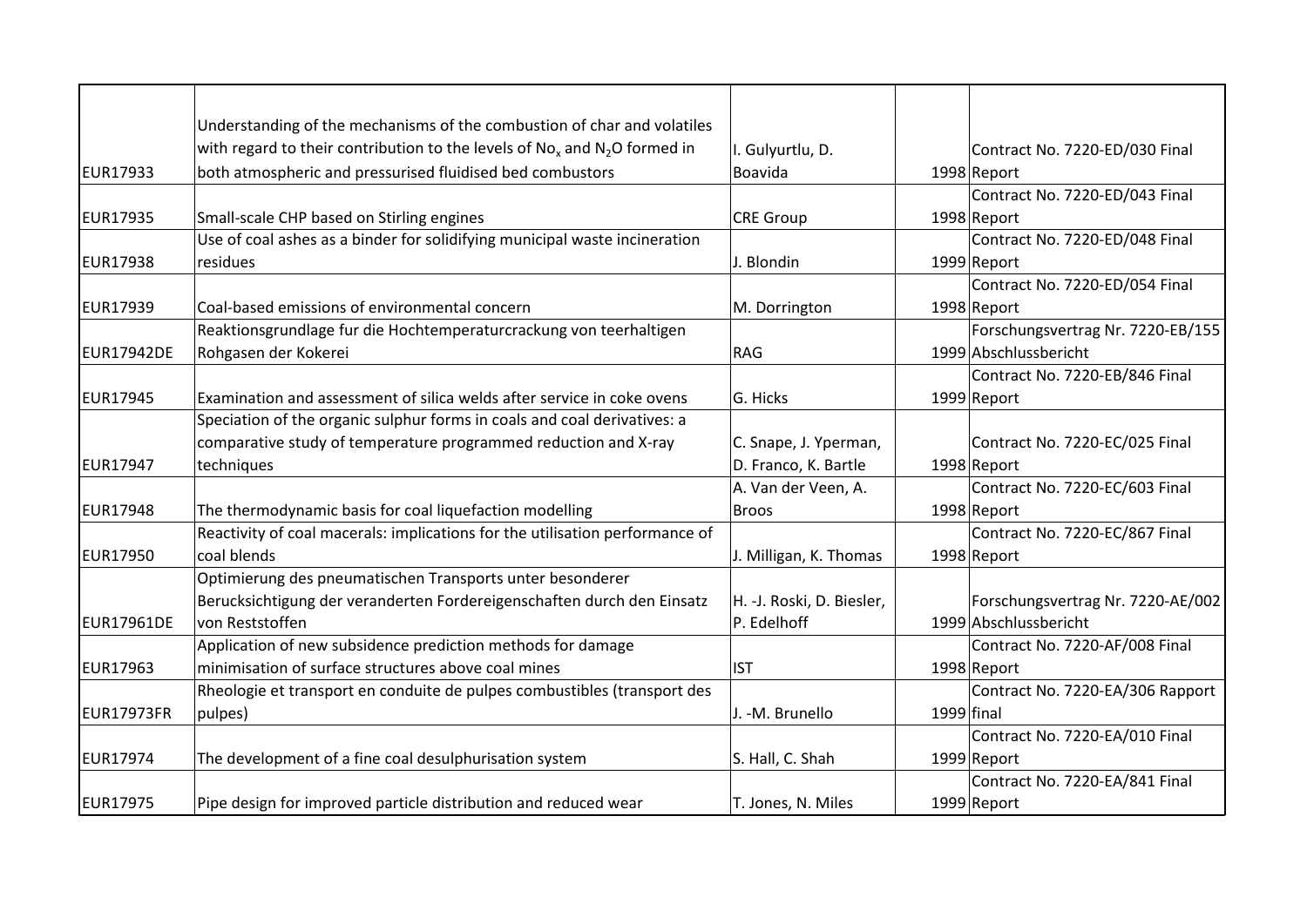|                   |                                                                            | D. Brown, B. Atkin, N.  |            | Contract No. 7220-EA/842 Final    |
|-------------------|----------------------------------------------------------------------------|-------------------------|------------|-----------------------------------|
| <b>EUR17976</b>   | The monitoring and management of handleability                             | <b>Miles</b>            |            | 1999 Report                       |
|                   | Characterisation of sulphur in coal and coal products by standard and non- | University of           |            | Contract No. 7220-EC/854 Final    |
| <b>EUR17980</b>   | standard methods                                                           | Huddersfield            |            | 1998 Report                       |
| EUR17981/2        | Non-nuclear energy programme (1990-94) JOULE II. Vol II                    |                         | 1999       |                                   |
|                   |                                                                            |                         |            |                                   |
|                   | Recherche d'agents chimiques efficaces et economiques afin d'optimaliser   | W. Auquier, H. Tran, A. |            | Contract No. 7220-EA/009 Rapport  |
| EUR18231FR        | les procedes actuels de valorisation des dechets des lavoirs a charbon     | Vettor                  | 1999 final |                                   |
|                   | Process tomography for improved design, monitoring and control of          |                         |            | Contract No. 7220-EA/829 Final    |
| <b>EUR18233</b>   | cyclonic separators                                                        | R. Williams, M. Beck    |            | 1998 Report                       |
|                   | Optimisation de la modelisation geologique de depots houillers complexes   | D. Bossiroy, R.         |            | Contract No. 7220-AF/214 Rapport  |
| <b>EUR18243FR</b> | par analyse                                                                | Dreesen, J. Thorez      | 1999 final |                                   |
|                   |                                                                            |                         |            | Forschungsvertrag Nr. 7220-AE/143 |
| <b>EUR18244DE</b> | Strukturmechanische Berechnung der Kinematik im Drahtseil                  | U. Preckel              |            | 1999 Abschlussbericht             |
|                   |                                                                            | M. Tuck, M. Stokes, I.  |            | Contract No. 7220-AC/006 Final    |
| <b>EUR18248</b>   | Mine climate control options in underground working zones                  | Lowndes                 |            | 1999 Report                       |
|                   |                                                                            | University of           |            | Contract No. 7220-AC/850 Final    |
| EUR18249          | Simulation of methane flow through strata along longwall coalfaces         | Nottingham              |            | 1998 Report                       |
|                   |                                                                            | University of           |            | Contract No. 7220-ED/044 Final    |
| <b>EUR18251</b>   | Coal-fired waste incineration                                              | Portsmouth              |            | 1999 Report                       |
|                   |                                                                            | G. Hesselmann, P.       |            | Contract No. 7220-ED/050 Final    |
| <b>EUR18252</b>   | $NOx$ reduction by air staging and reburning                               | Hepburn, S. Fish        |            | 1999 Report                       |
|                   |                                                                            |                         |            |                                   |
|                   |                                                                            | M. King, A. Marraffino, |            |                                   |
|                   |                                                                            | J. Powis, M.            |            | Contract No. 7220-ED/055 Final    |
| <b>EUR18253</b>   | Coal reactivity and emissions reduction in pulverised coal combustion      | Whitehouse              |            | 1999 Report                       |
|                   |                                                                            | <b>British Coal</b>     |            | Contract No. 7220-ED/056 Final    |
| <b>EUR18254</b>   | Knowledge-based gasifier control for clean power generation                | Corporation             |            | 1999 Report                       |
|                   |                                                                            | <b>British Coal</b>     |            | Contract No. 7220-ED/057 Final    |
| <b>EUR18255</b>   | Hot fuel gas dedusting after sorbent-based gas cleaning                    | Corporation             |            | 1999 Report                       |
|                   |                                                                            | P. Hepburn, D. Cramb,   |            | Contract No. 7220-ED/062 Final    |
| <b>EUR18256</b>   | Advanced low No <sub>x</sub> burners with integrated reburn                | S. Bedi                 |            | 1999 Report                       |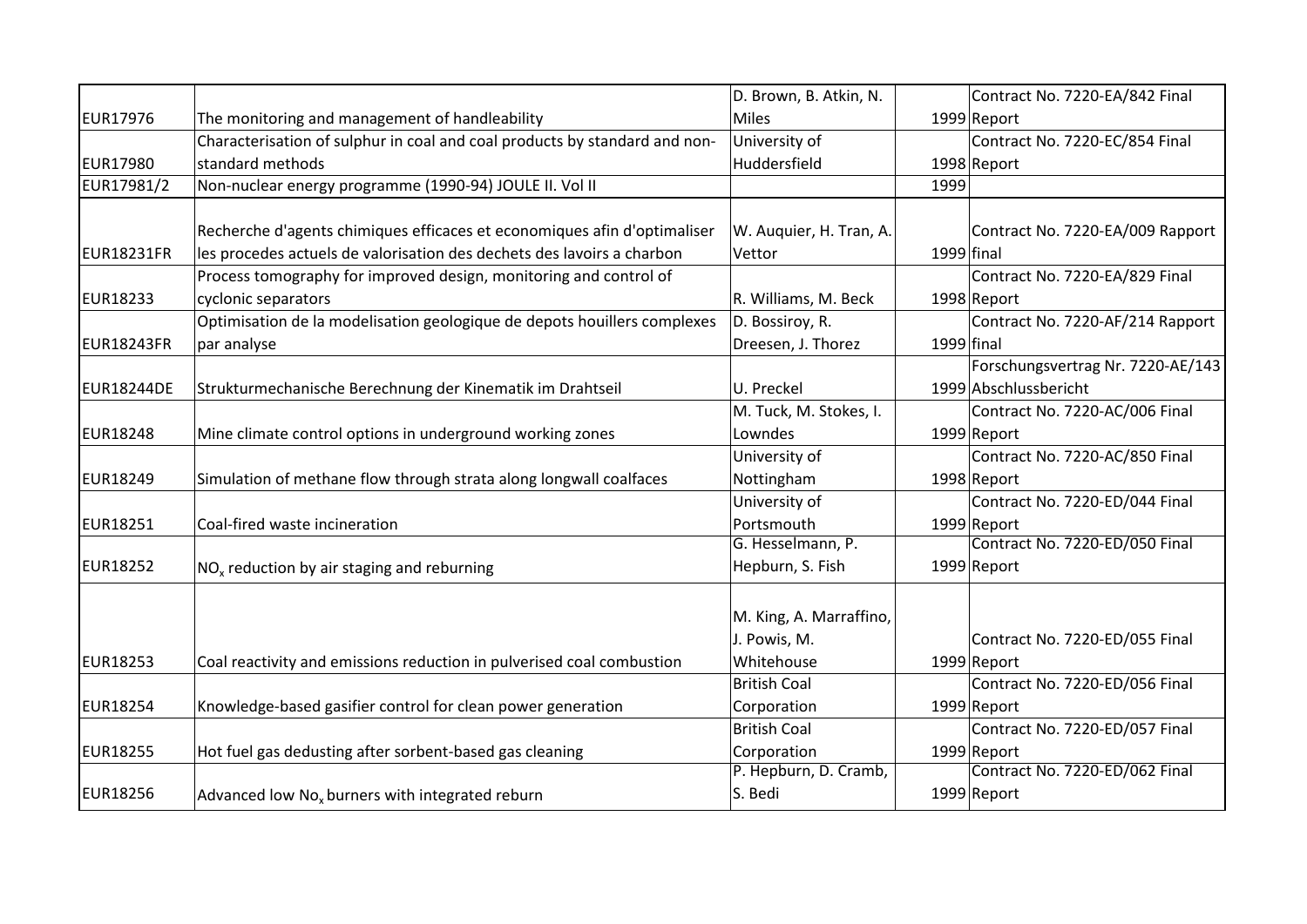|                    | Joule II - Programme clean coal technology R&D 2nd phase. Executive                            |                         |      |                                  |
|--------------------|------------------------------------------------------------------------------------------------|-------------------------|------|----------------------------------|
| EUR18393/I         | summaries, Vol I                                                                               |                         | 1998 |                                  |
|                    | Joule II - Programme clean coal technology R&D 2nd phase. Atmospheric                          |                         |      |                                  |
|                    | combustion of pulverised coal and coal based blends for power generation.                      |                         |      |                                  |
| EUR18393/II        | Vol II                                                                                         | P. A. Roberts           |      | 1998 Contract No. JOU2-CT93-0380 |
|                    |                                                                                                |                         |      |                                  |
|                    | Joule II - Programme clean coal technology R&D 2nd phase. Integrated hot                       |                         |      |                                  |
| <b>EUR18393/IV</b> | fuel gas cleaning for advanced gasification combined cycle processes. Vol IV   A. J. Minchener |                         |      | 1998 Contract No. JOU2-CT93-0431 |
|                    | Joule II - Programme clean coal technology R&D 2nd phase. Enhancement                          |                         |      |                                  |
|                    | of the efficiency of integrated gasification combined cycle (IGCC) powe                        |                         |      |                                  |
| EUR18393/V         | plants. Vol V                                                                                  | R. Pruschek             |      | 1998 Contract No. JOU2-CT94-0454 |
|                    |                                                                                                |                         |      |                                  |
|                    |                                                                                                | J. M. Bemtgen, K. R. G. |      |                                  |
|                    |                                                                                                | Hein, A. J. Minchener,  |      |                                  |
|                    | Joule II - Programme clean coal technology R&D. Vol II                                         | P. A. Roberts           | 1995 |                                  |
|                    |                                                                                                |                         |      | Contract No. 7220-AF/856 Final   |
| EUR18501           | Geophysics for opencast coal mining                                                            | D. Carpenter            |      | 1999 Report                      |
|                    | Characterisation of coals and coal derivatives by solid state quantitative $^{13}$ C           | University of           |      | Contract No. 7220-EC/870 Final   |
| <b>EUR18583</b>    | NMR spectroscopy using large volume samples                                                    | Strathclyde             |      | 1999 Report                      |
|                    | The use of coal-tar pitches of very high softening point and low carcinogen                    |                         |      | Contract No. 7220-EC/871 Final   |
| <b>EUR18584</b>    | content as binders for industrial carbon                                                       | <b>TIS</b>              |      | 1999 Report                      |
|                    |                                                                                                |                         |      | Contract No. 7220-ED/035 Final   |
| <b>EUR18585</b>    | Optimised control of coal fired boilers                                                        | D. Owens                |      | 1999 Report                      |
|                    |                                                                                                | N. Huber, M.            |      |                                  |
|                    | Controlled conveying of coal dust in pipelines: Fundamentals for efficient                     | Sommerfield, K. Thill,  |      | Contract No. 7220-ED/036 Final   |
| <b>EUR18586</b>    | coal dust burners with low pollution                                                           | G. Dimaczek             |      | 1999 Report                      |
|                    | Treatment of liquid and gaseous effluents from integrated gasification                         |                         |      | Contract No. 7220-ED/051 Final   |
| <b>EUR18587</b>    | combined cycle systems                                                                         | <b>DMT</b>              |      | 1999 Report                      |
|                    |                                                                                                |                         |      | Contract No. 7220-ED/060 Final   |
| <b>EUR18588</b>    | Utilisation of ash from industrial boilers                                                     | <b>CRE Group</b>        |      | 1999 Report                      |
|                    | Measurement and sampling methods for testing residential solid fuel                            |                         |      | Contract No. 7220-ED/061 Final   |
| <b>EUR18589</b>    | appliances                                                                                     | Cerchar                 |      | 1999 Report                      |